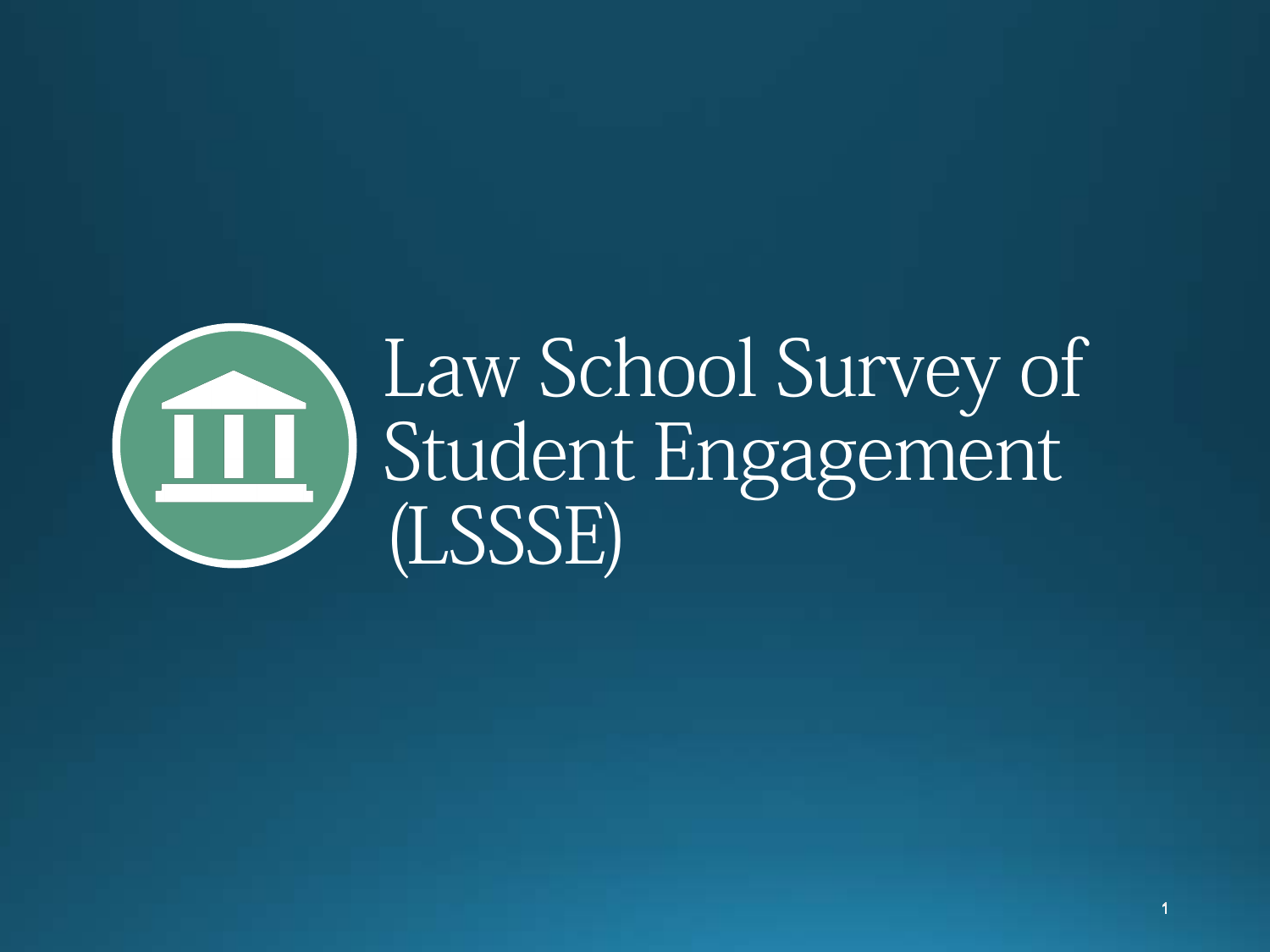### LSSSE

Measures the extent to which law students devote time and energy to educationally sound activities and the policies and practices that law schools use to induce students to take part in such activities.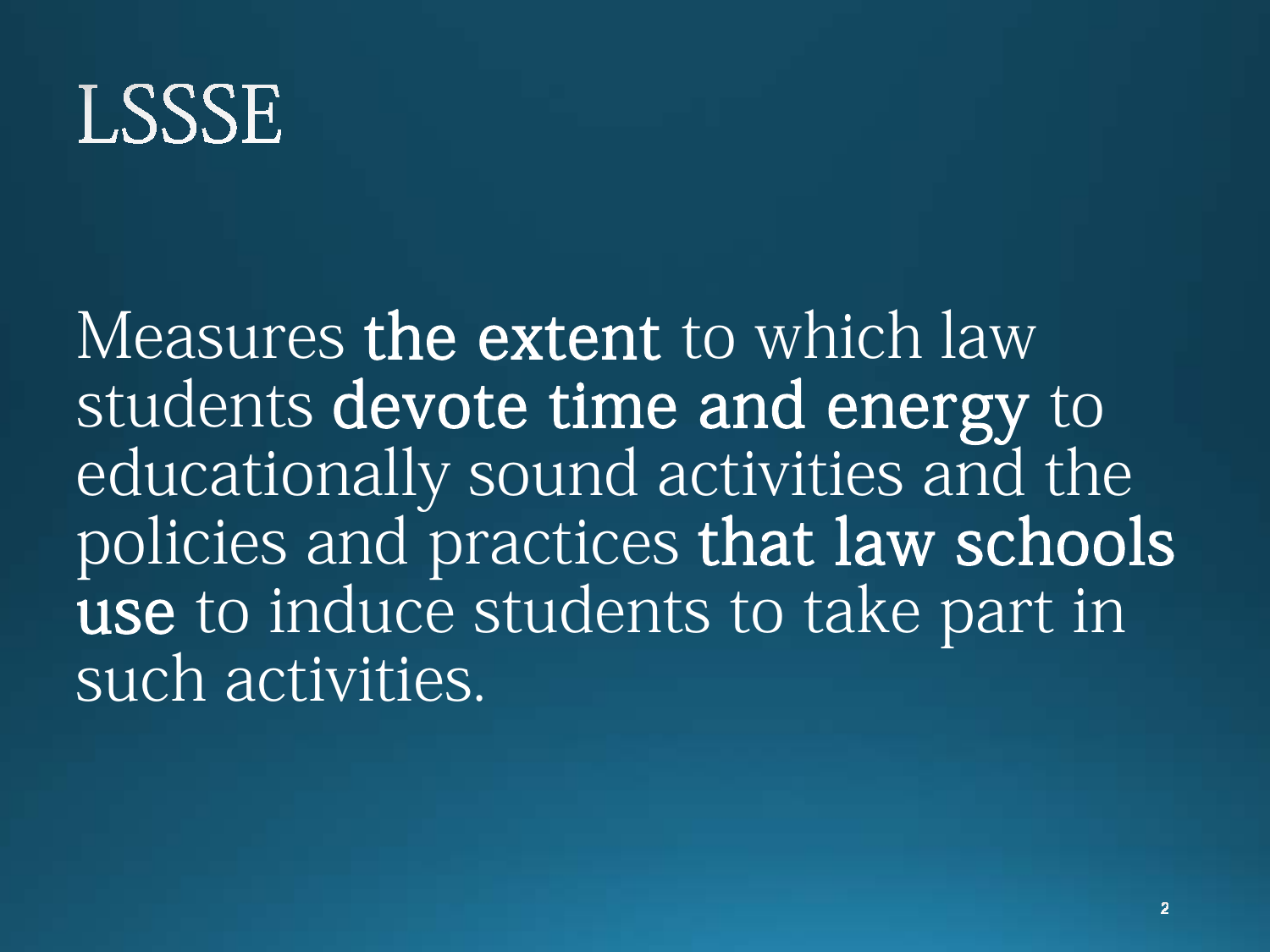# Who Participates in LSSSE?

- **Public and** private law schools
- Full-time and Part-time students

**Average** response rate is approximately 50% per school each year

| Year | <b>Law Schools</b> | <b>Respondents</b> |
|------|--------------------|--------------------|
| 2010 | 77                 | 24,714             |
| 2011 | 95                 | 33,395             |
| 2012 | 81                 | 25,901             |
| 2013 | 98                 | 28,172             |
| 2014 | 70                 | 21,173             |
| 2015 | 80                 | 21,849             |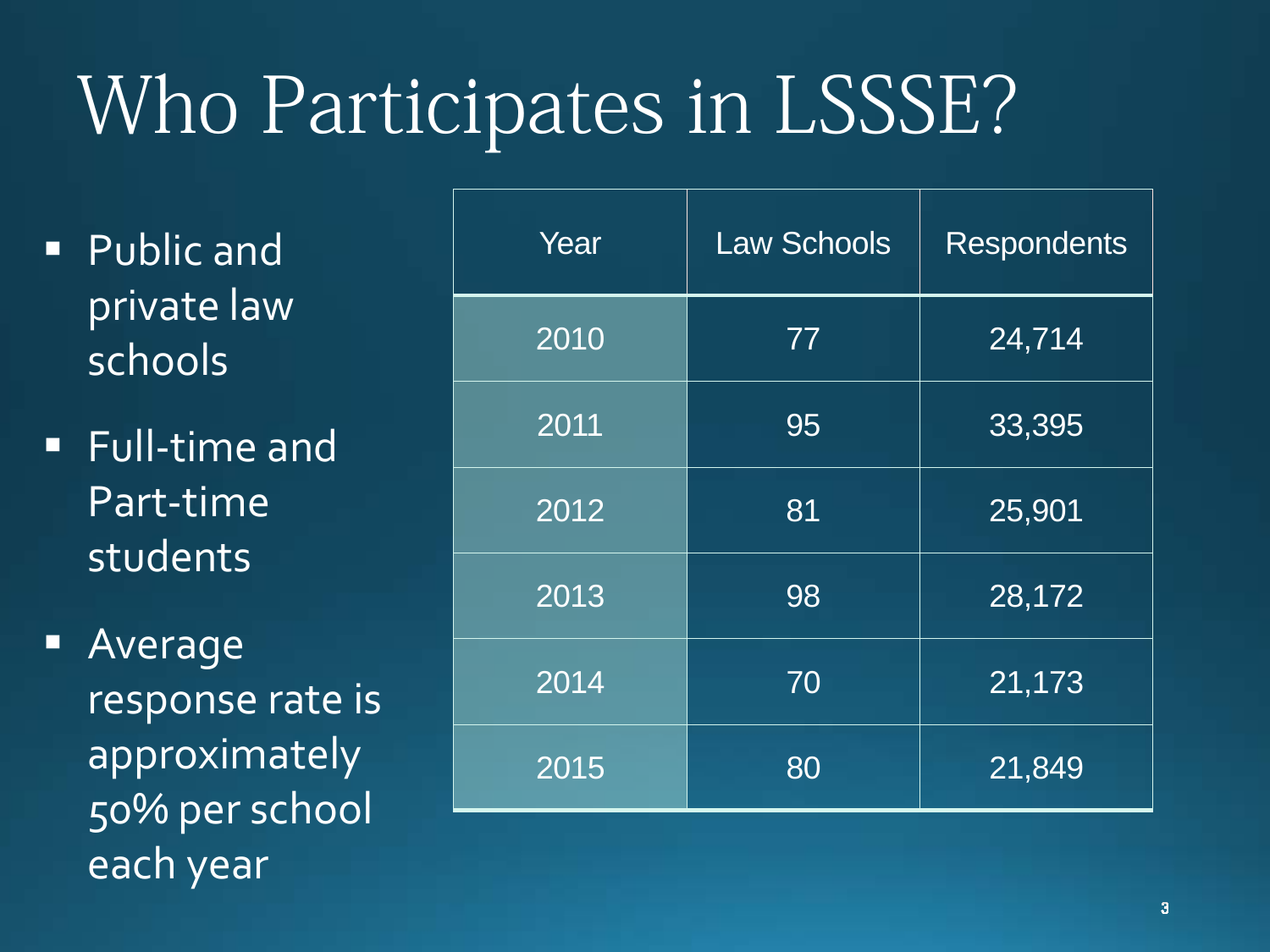

### How Our Students Rated Cal Western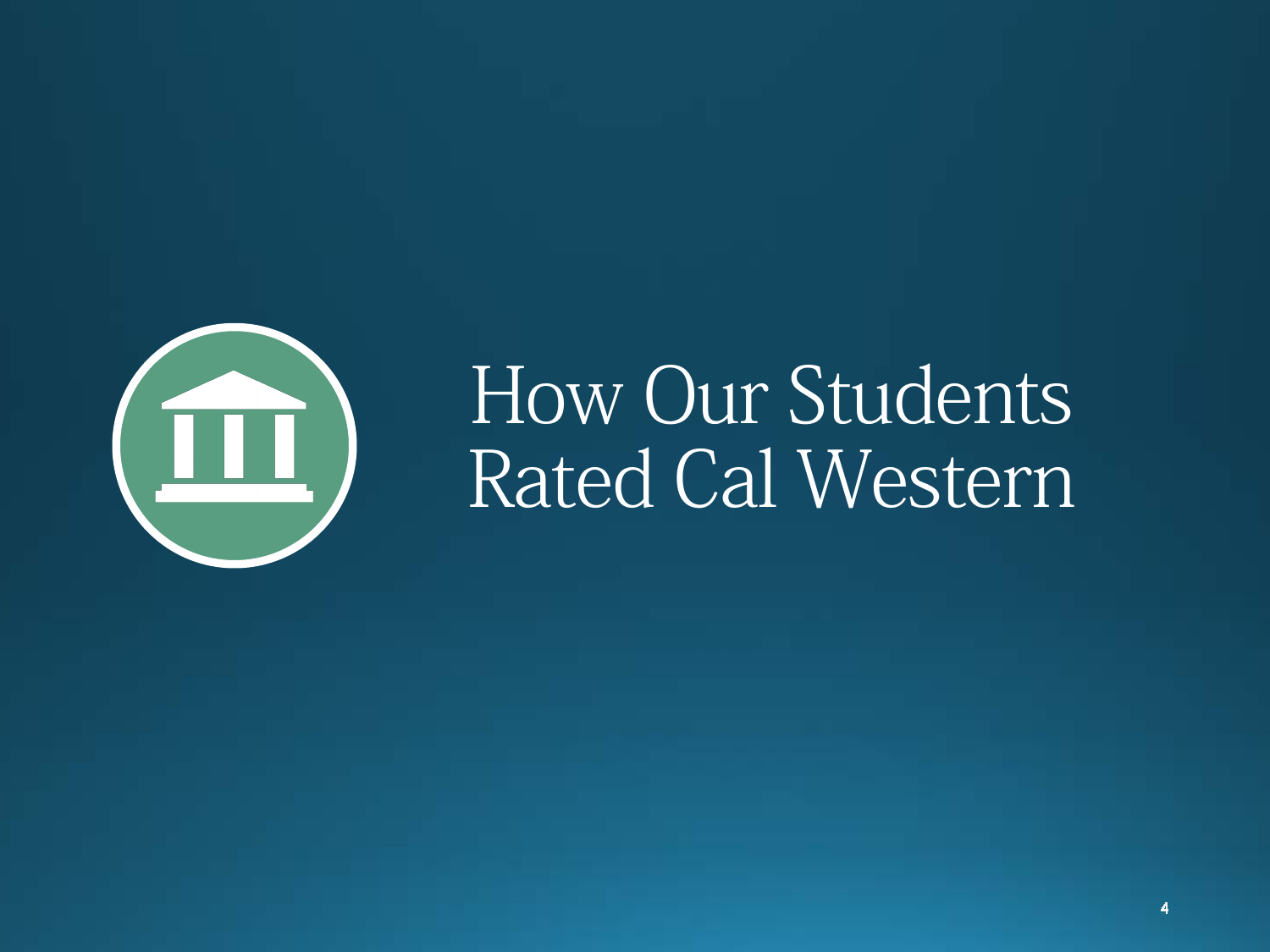*How many students rated their overall experience as "Good" or "Excellent" ?* 

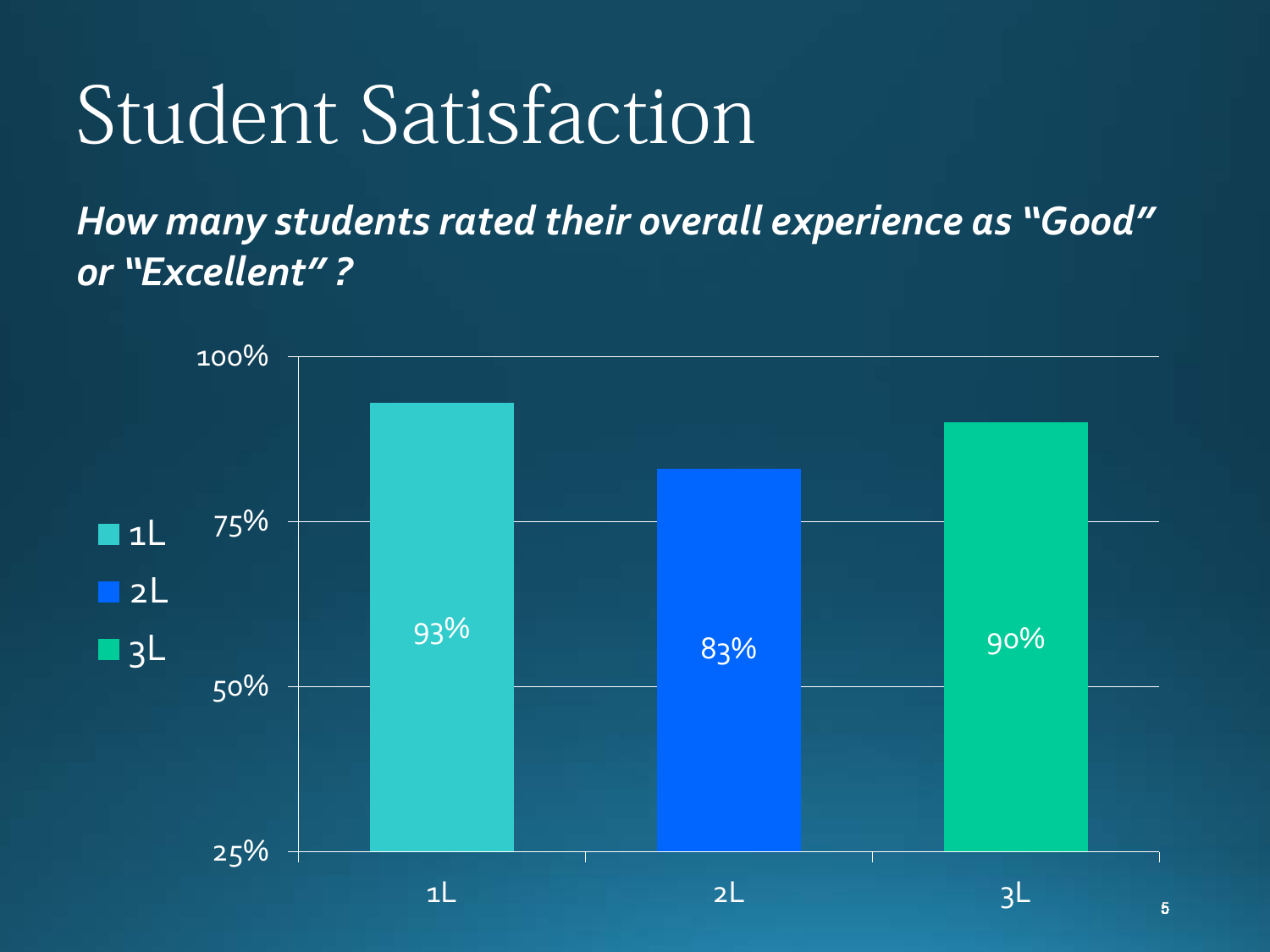*Would students choose California Western again?* 

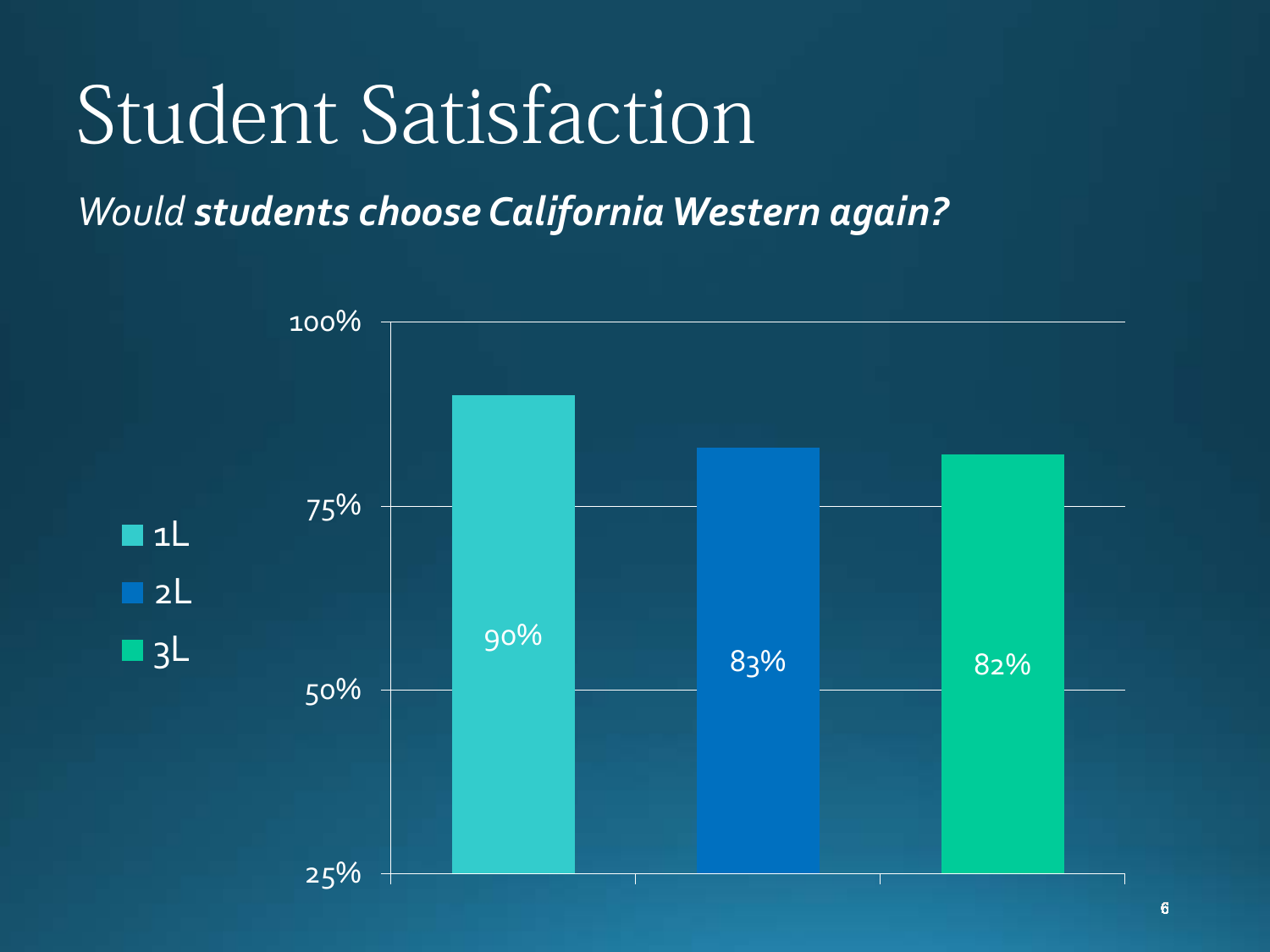# Student and Advising Services

*3. How many times have you and a CAREER advisor discuss your career goals, professional development skills, and/or externship opportunities*

*…those responding "1 or more"*

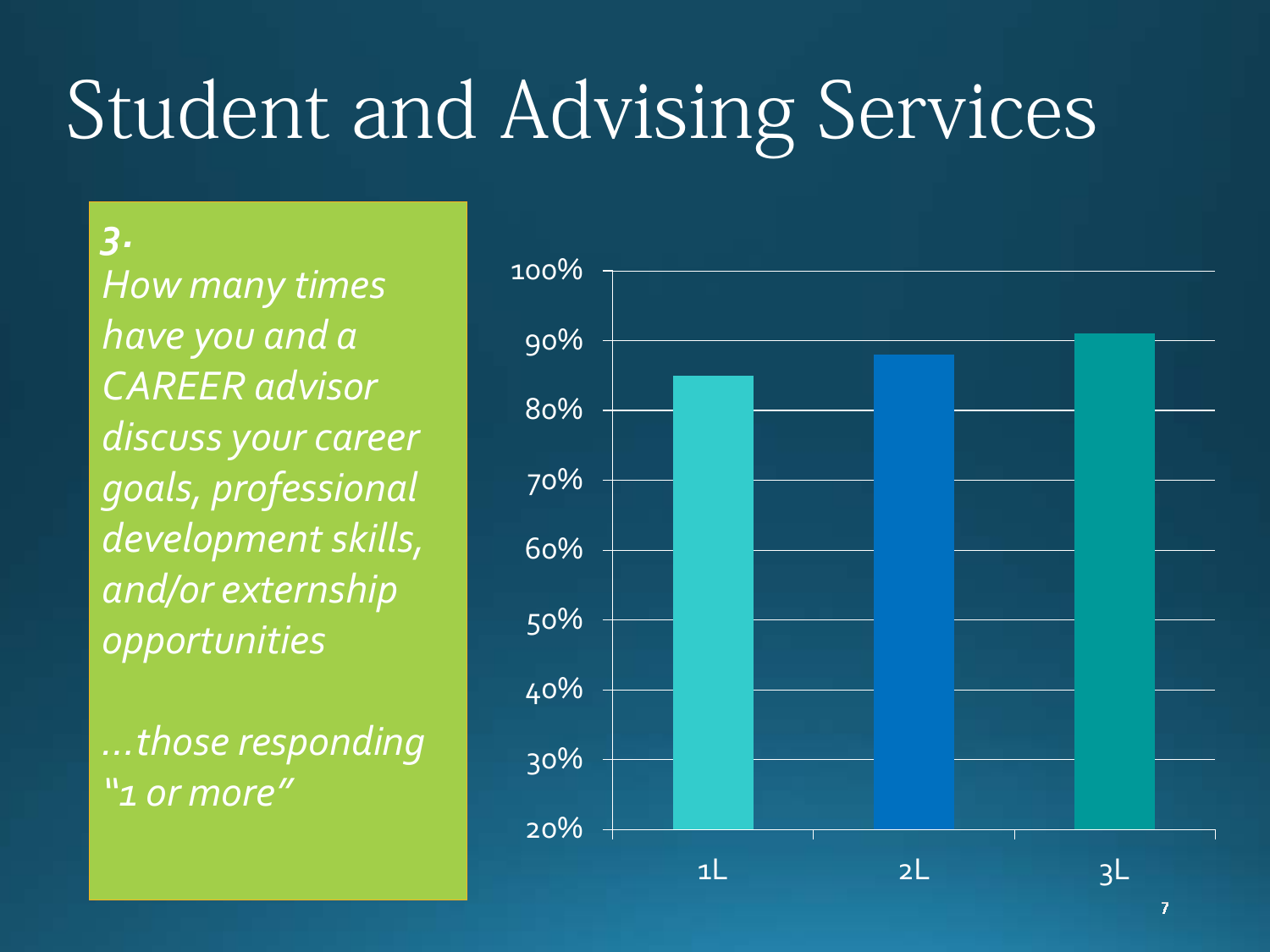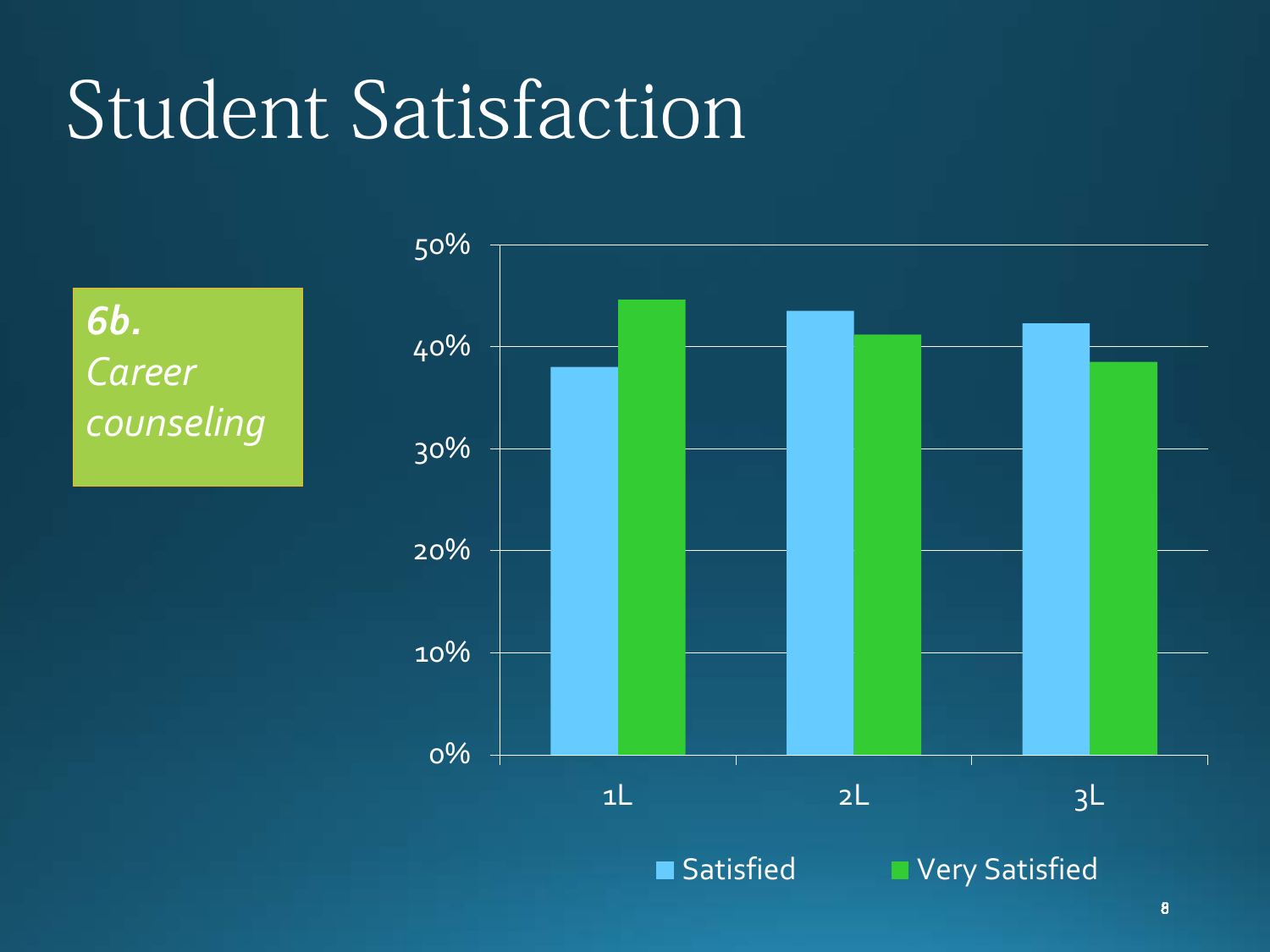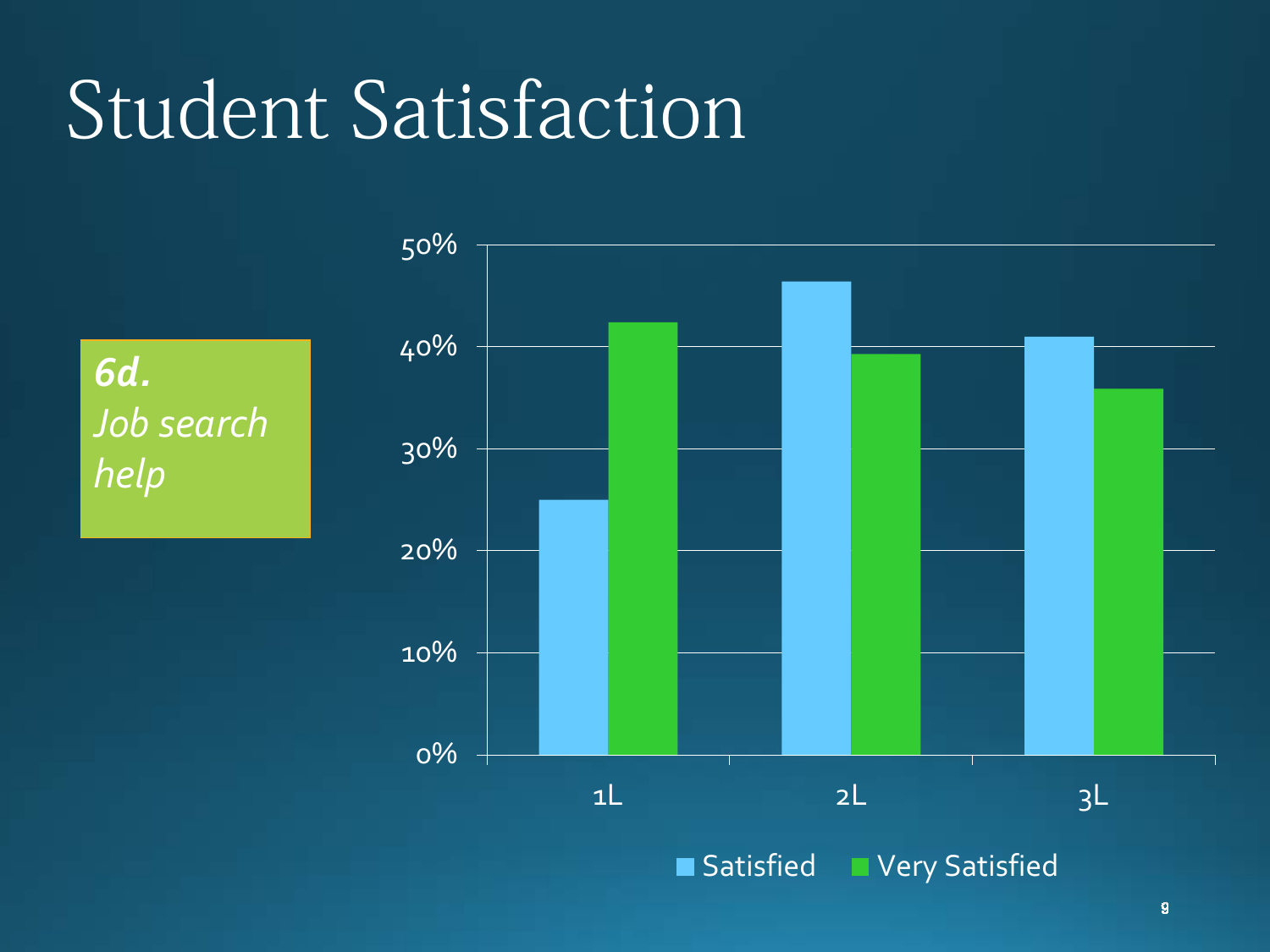### Positive Relationships

*Percent of students reporting positive relationships with:*

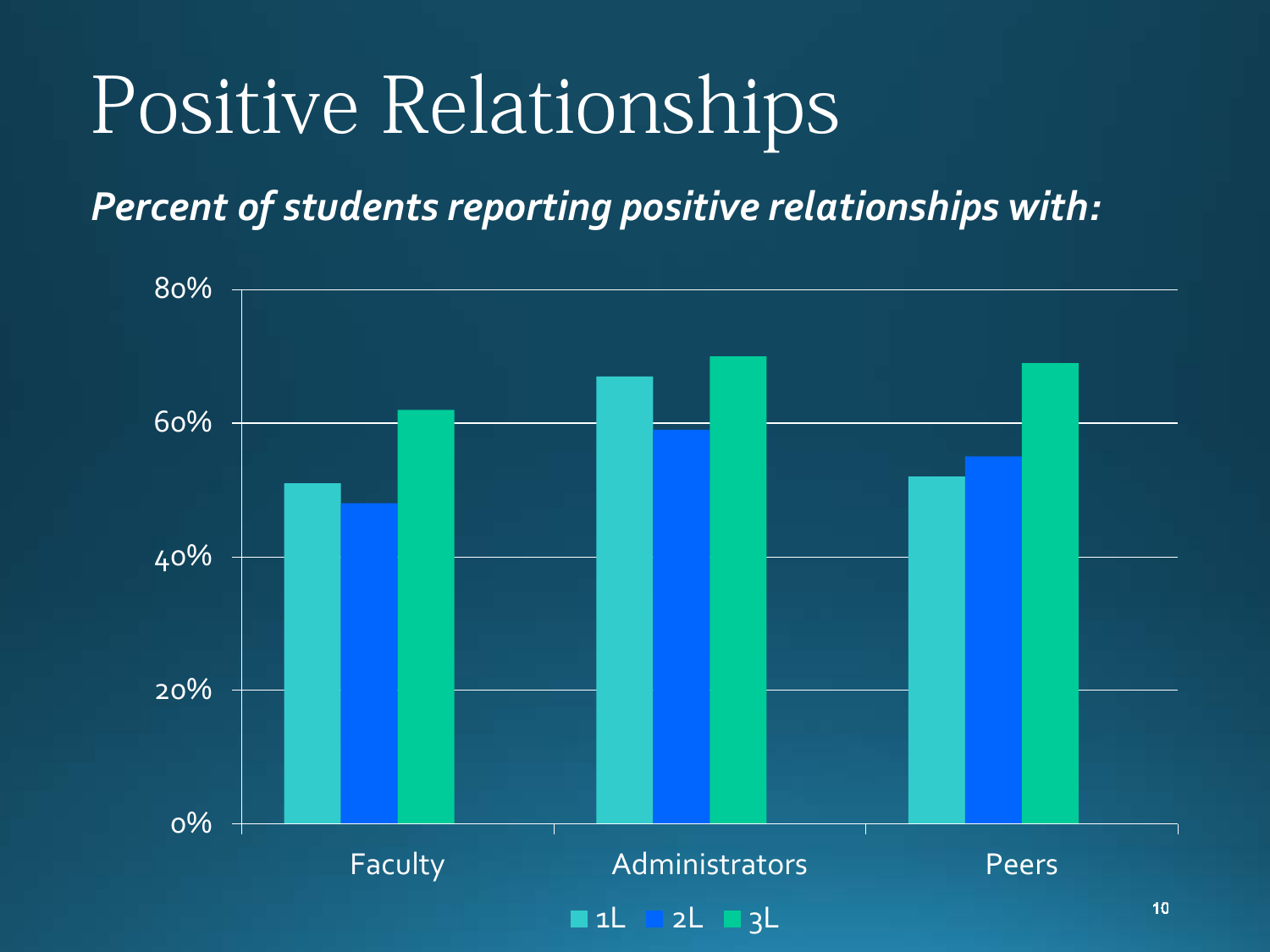### Positive Relationships

*Percent of students reporting positive relationships with:*

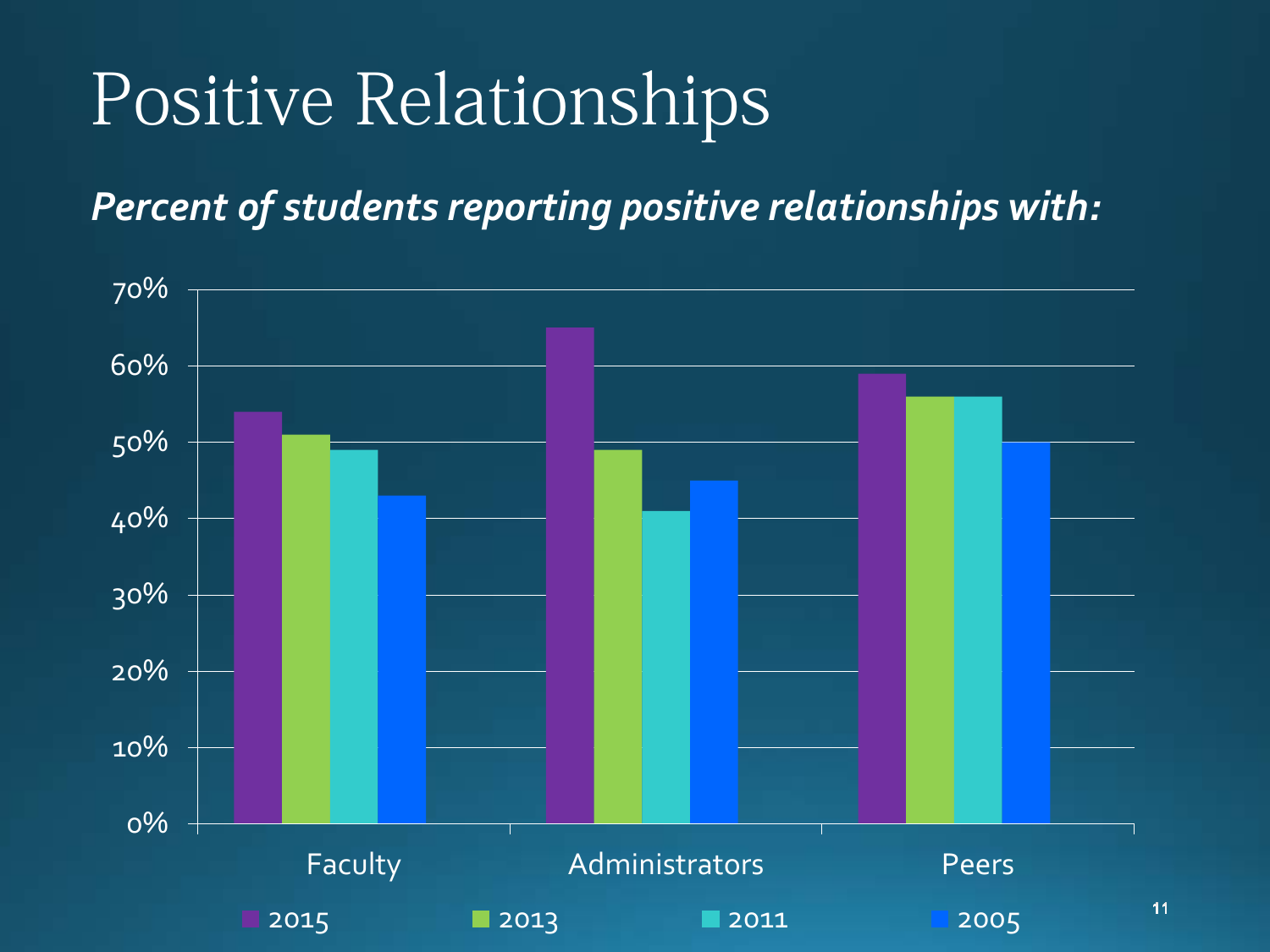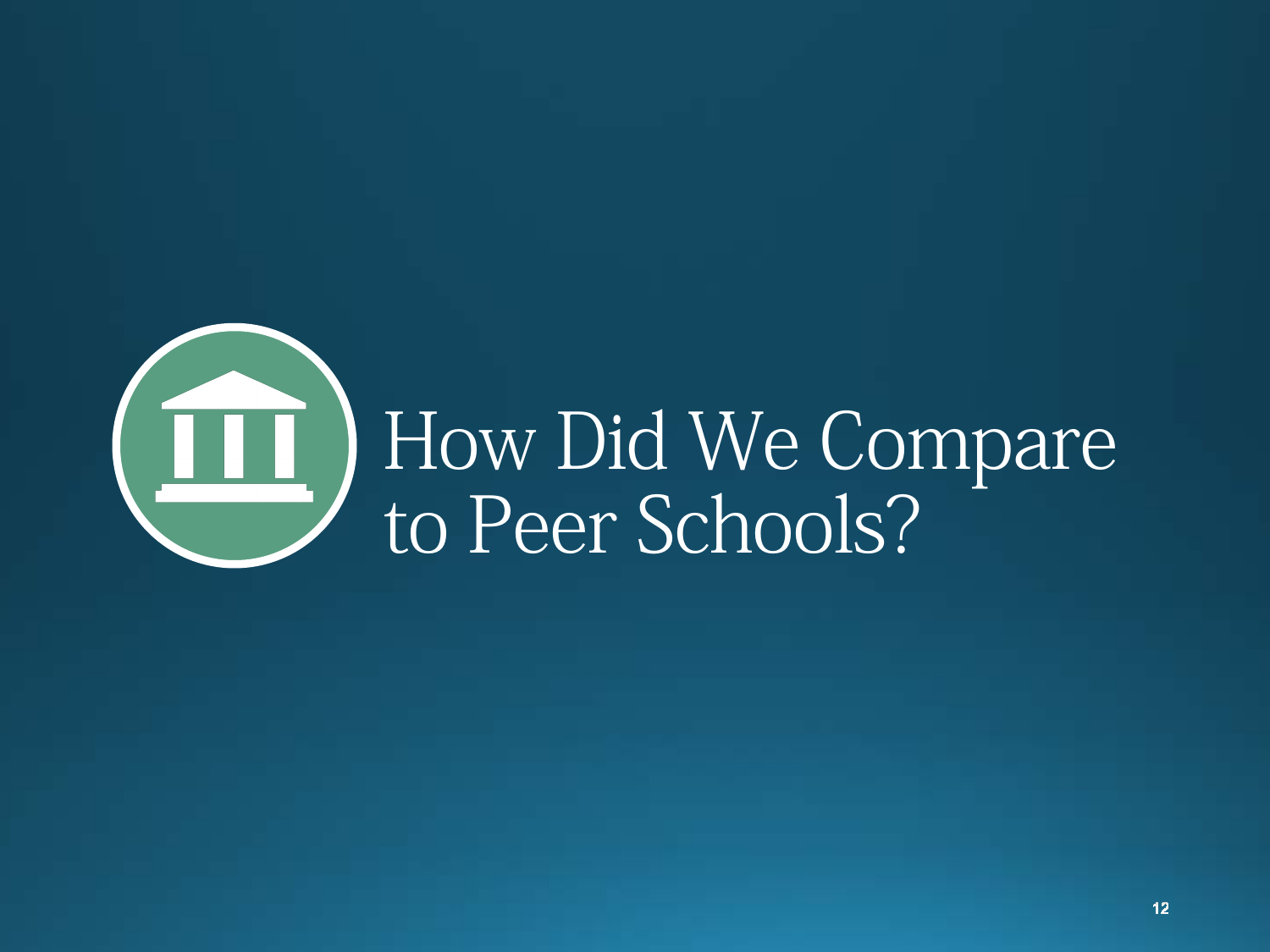**Comparison Groups** Peer Schools #1 – Local/RegionalGolden Gate University School of Law – San Francisco, CA Thomas Jefferson School of Law – San Diego, CA University of San Francisco School of Law – San Francisco, CA Western State College of Law – Fullerton, CA Whittier Law School, Costa Mesa, CA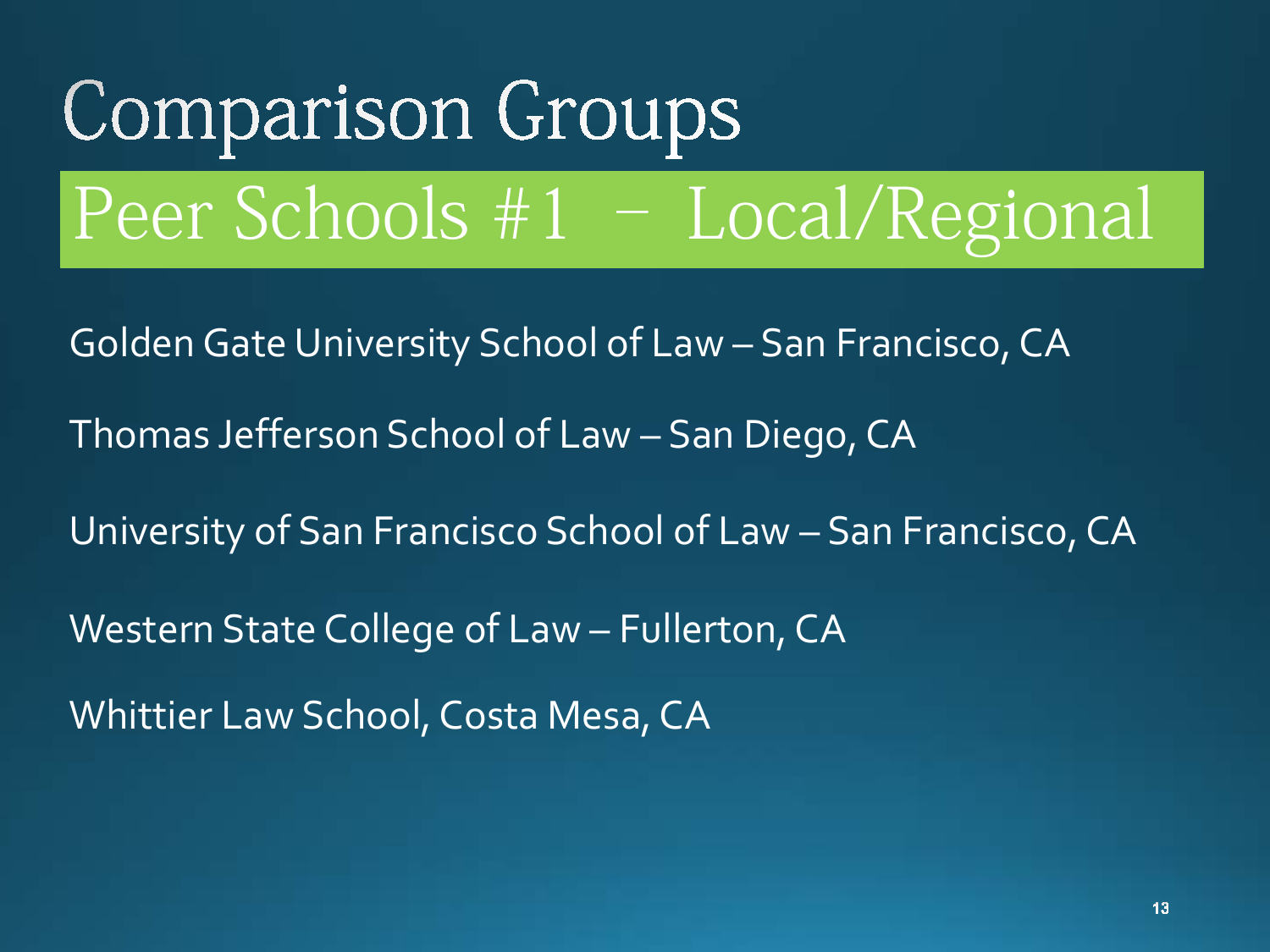**Comparison Groups** Peer Schools #2 - IndependentsJohn Marshall Law School - Chicago, Il New York Law School - New York, NY South Texas College of Law - Houston, TX Southwestern Law School - Los Angeles, CA Thomas Jefferson School of Law - San Diego, CA University of California, Hastings College of Law - San Francisco, CA Whittier Law School - Costa Mesa, CA William Mitchell College of Law - St. Paul, MN  $14$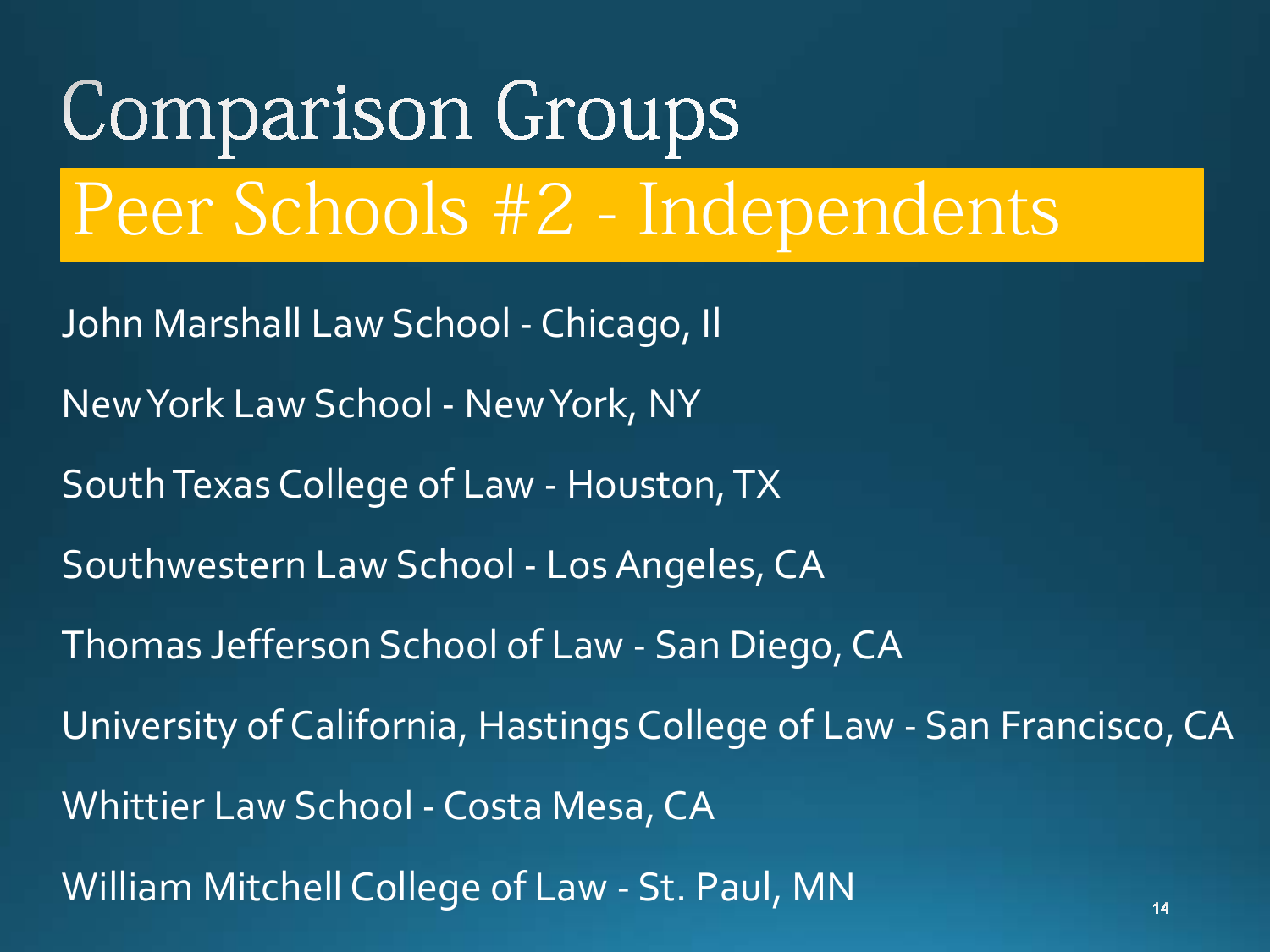*11. How would you evaluate your entire educational experience at your law school*

*…those responding "good" and "excellent"*

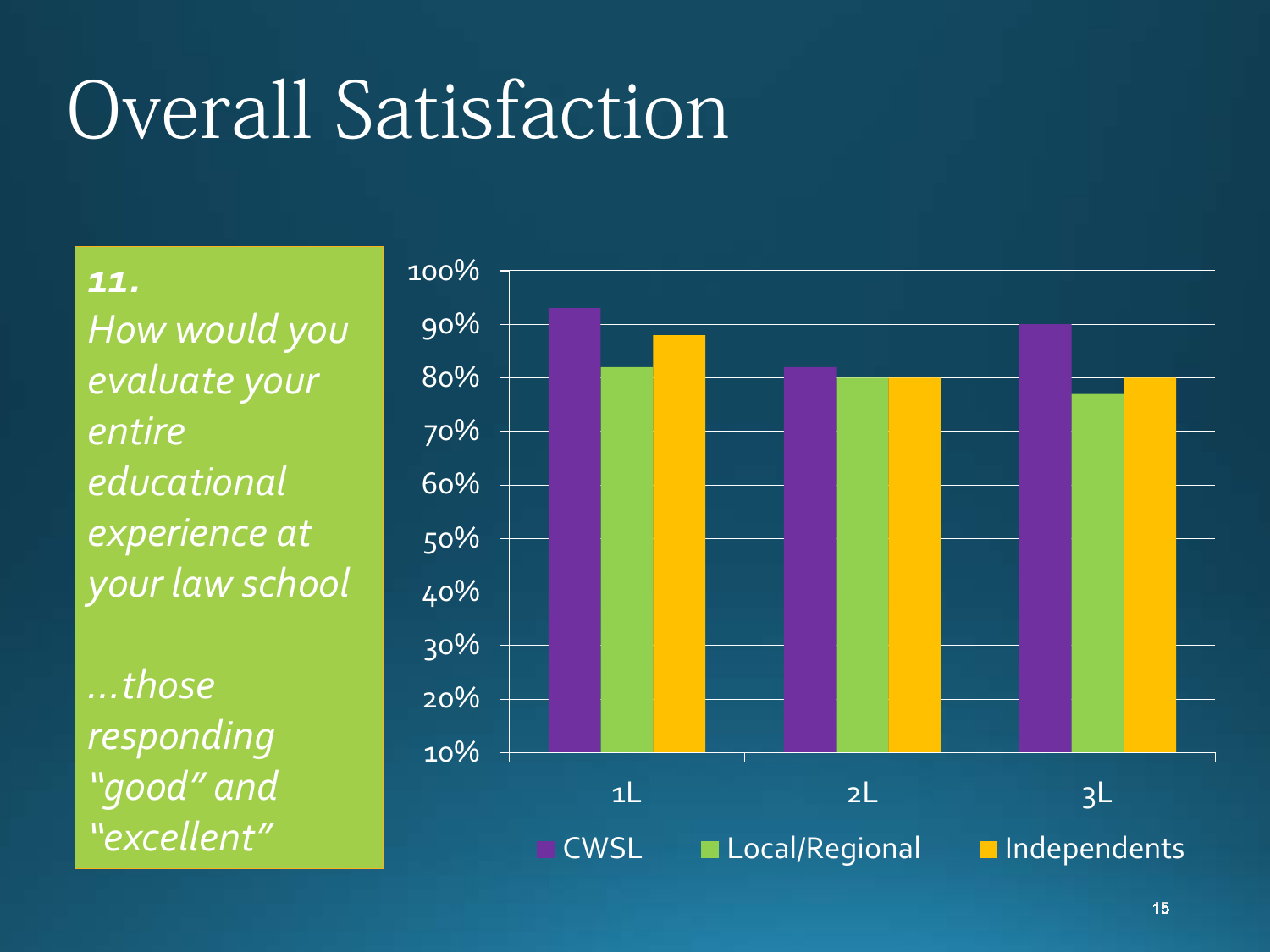*11. How would you evaluate your entire educational experience at your law school* 

*…those responding "excellent"*

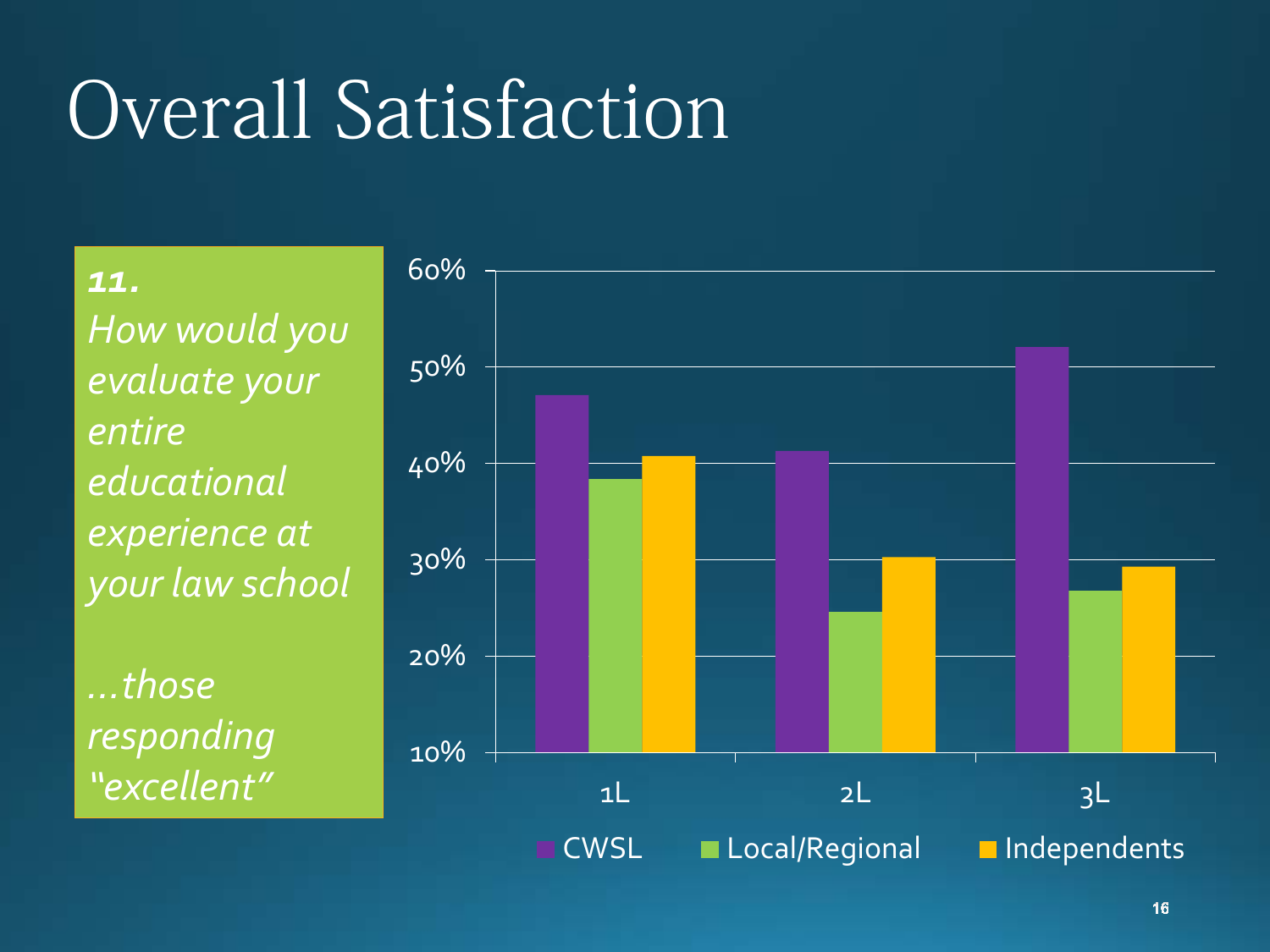*12. If you could start over again, would you go to the same law school your are now attending*

*…those responding "yes" and "definitely yes"*

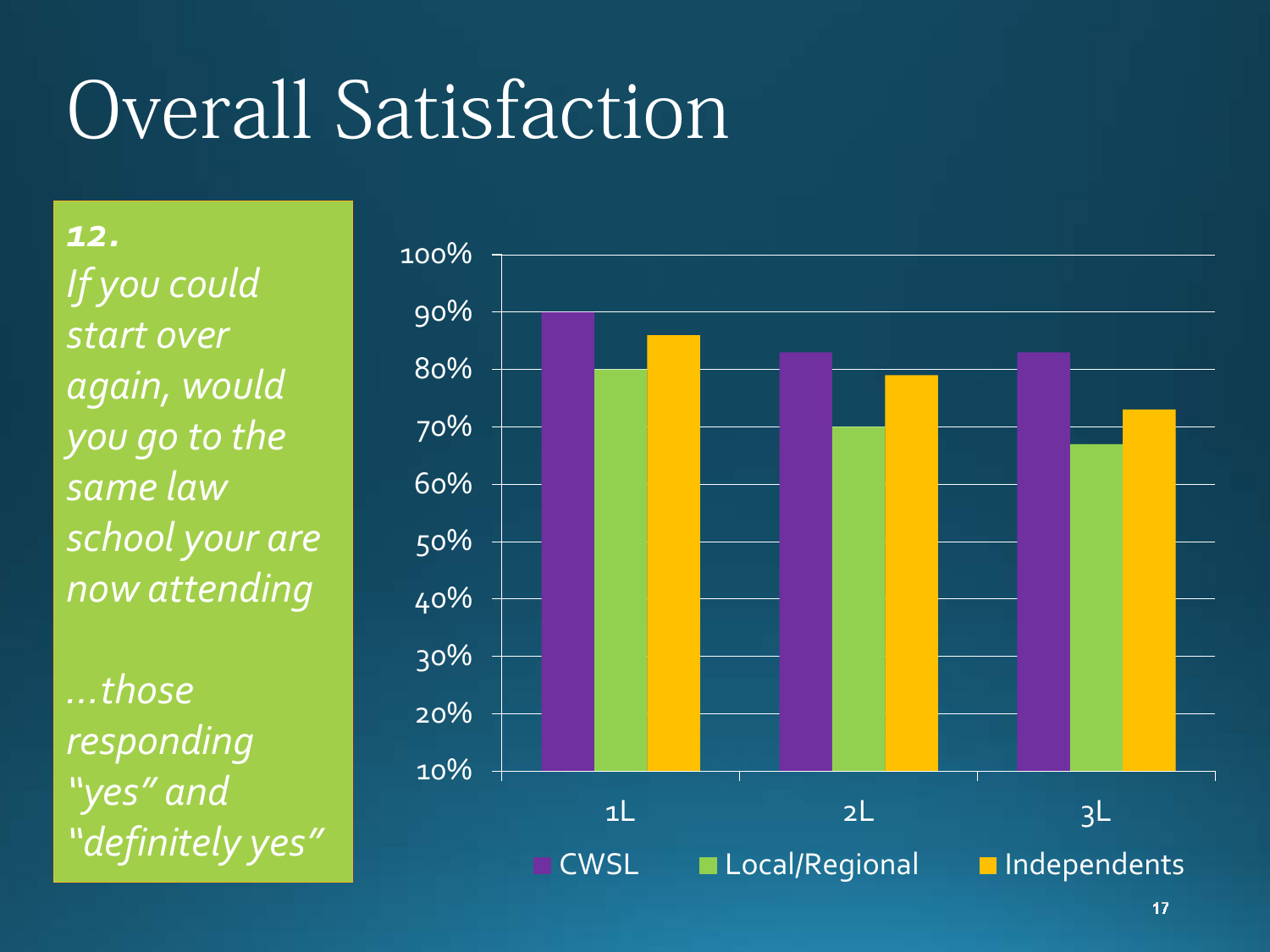*12. If you could start over again, would you go to the same law school your are now attending*

*…those responding "definitely yes"*

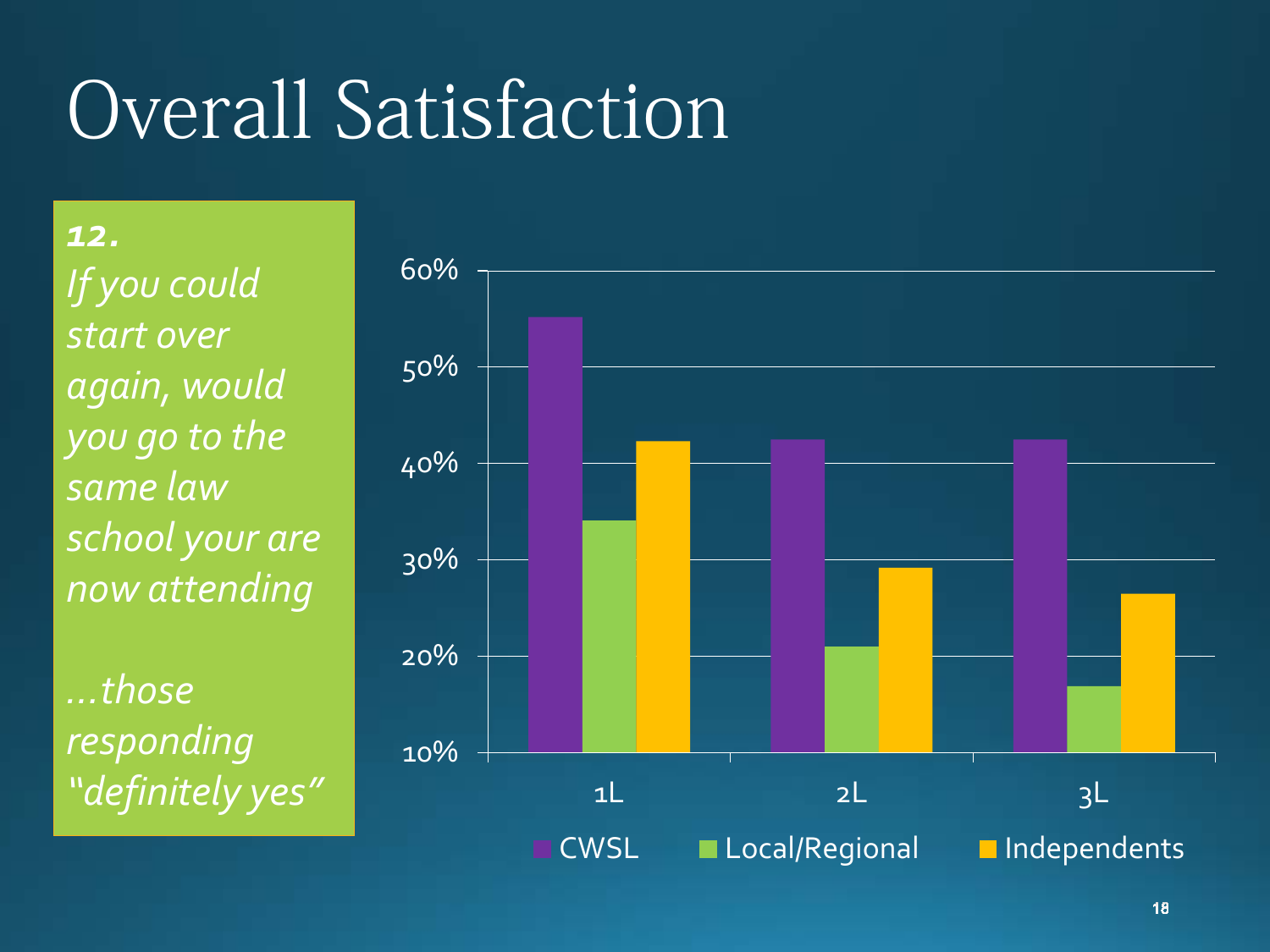*8b. The extent to which your school encourages the ethical practice of the law*

*…those responding "quite a bit" and "very much"*

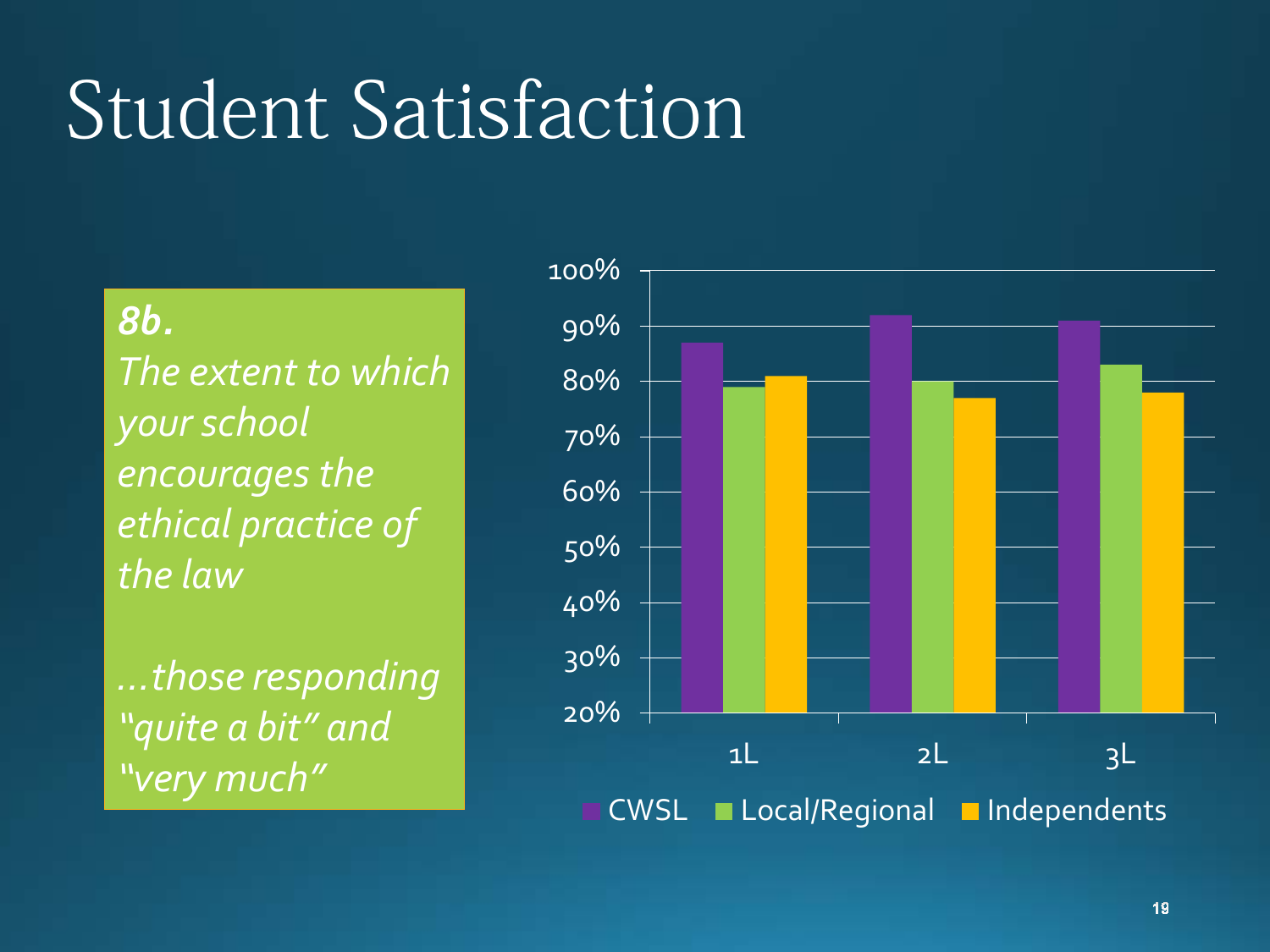*8b. The extent to which your school encourages the ethical practice of the law*

*…those responding "very much"*

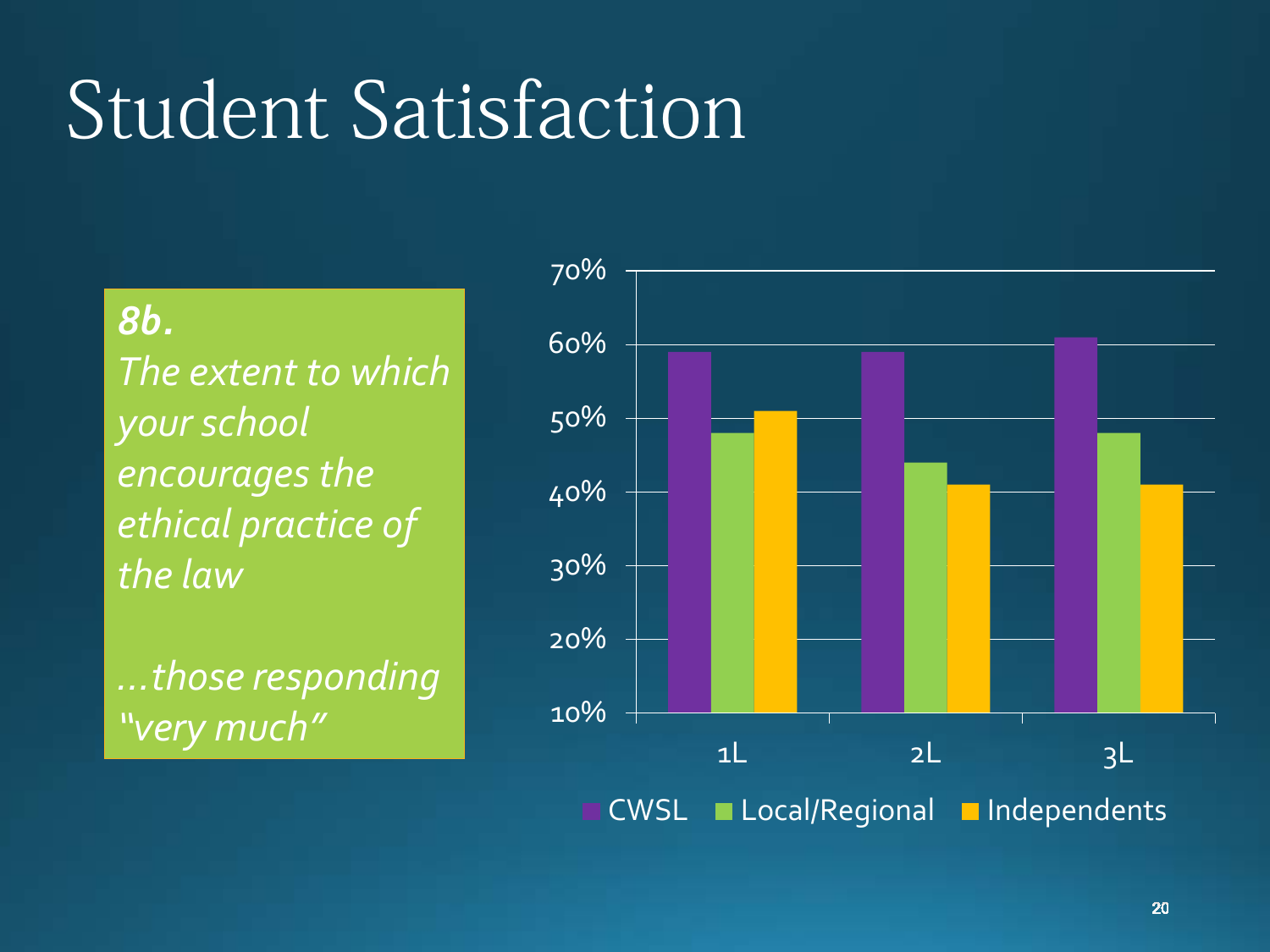*6a.*

*To what extent are you satisfied with your school's academic advising and planning*

*…those responding "satisfied" and "very satisfied"*

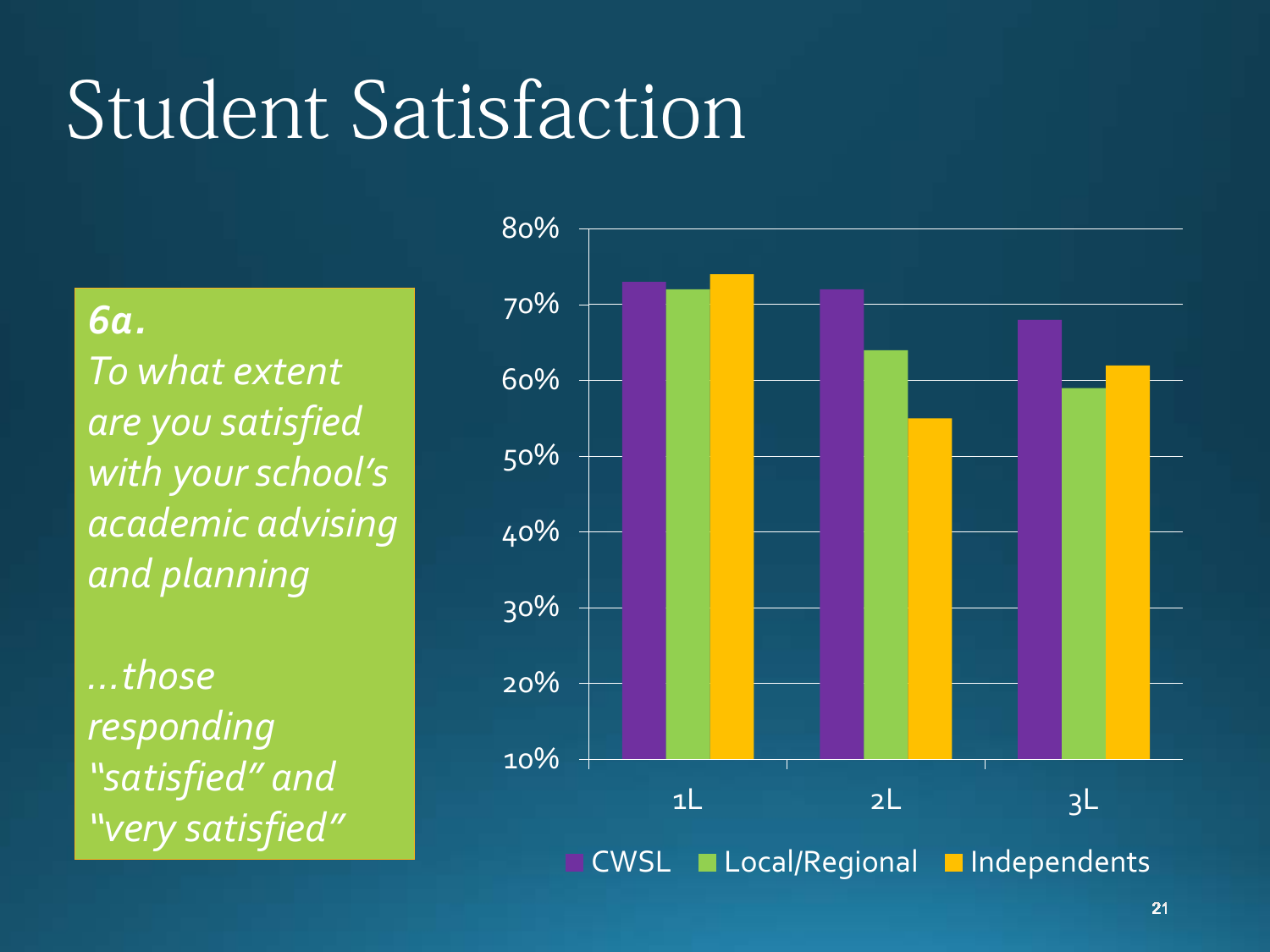*6a.*

*To what extent are you satisfied with your school's academic advising and planning*

*…those responding "very satisfied"*

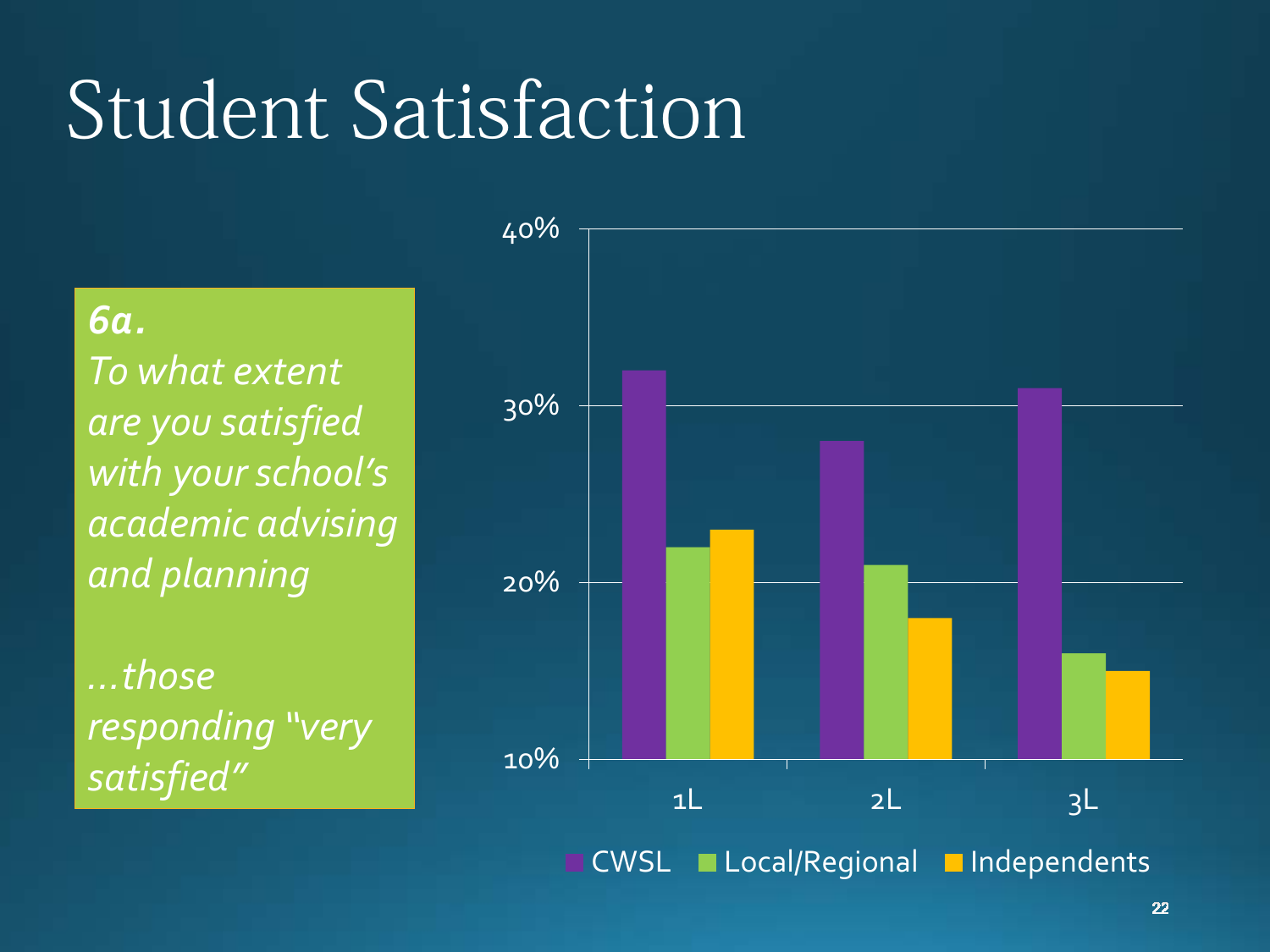*6d. To what extent are you satisfied with your school's JOB search help*

*…those responding "satisfied" and "very satisfied"*

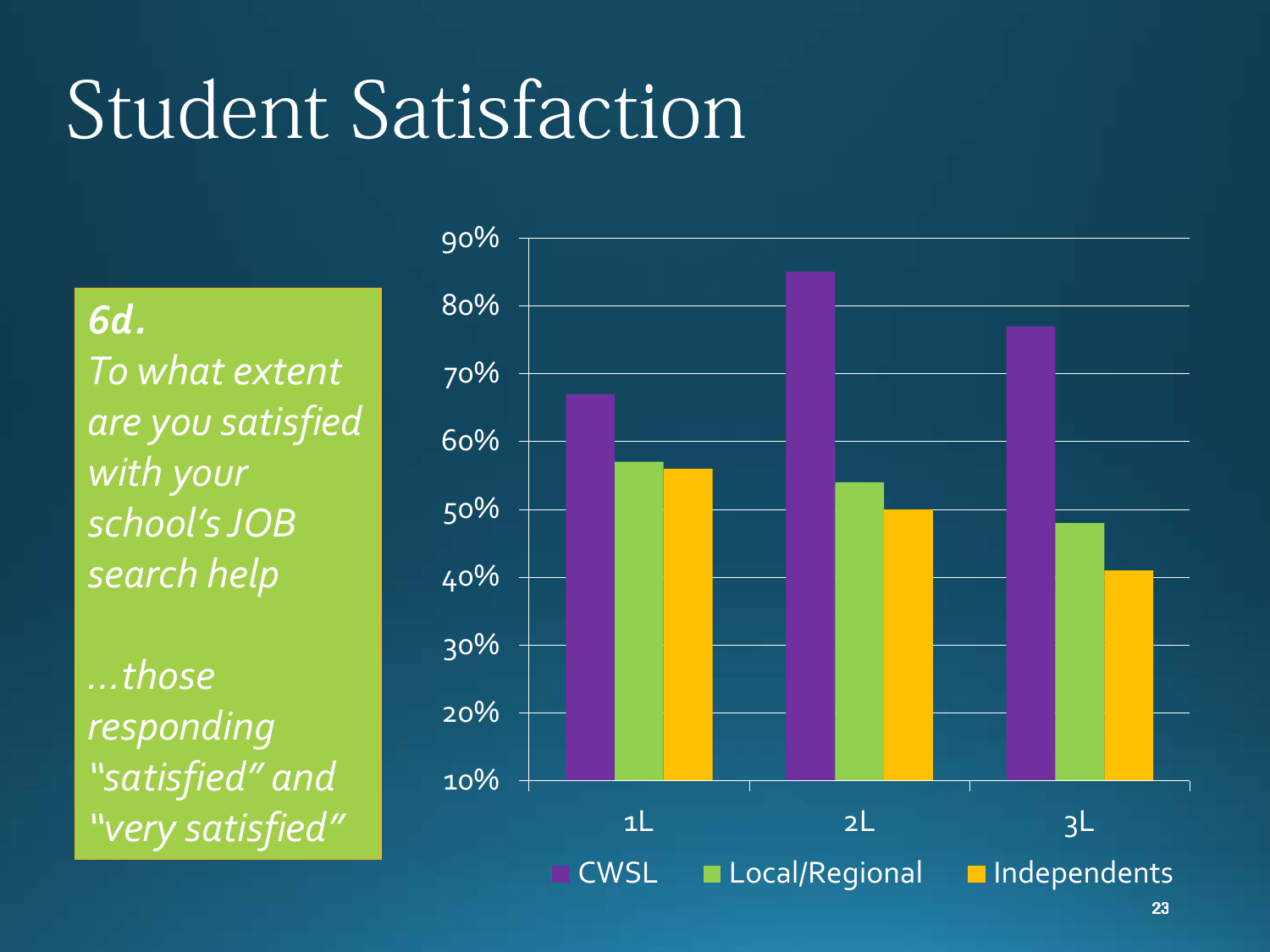*6d. To what extent are you satisfied with your school's JOB search help*

*…those responding "very satisfied"*

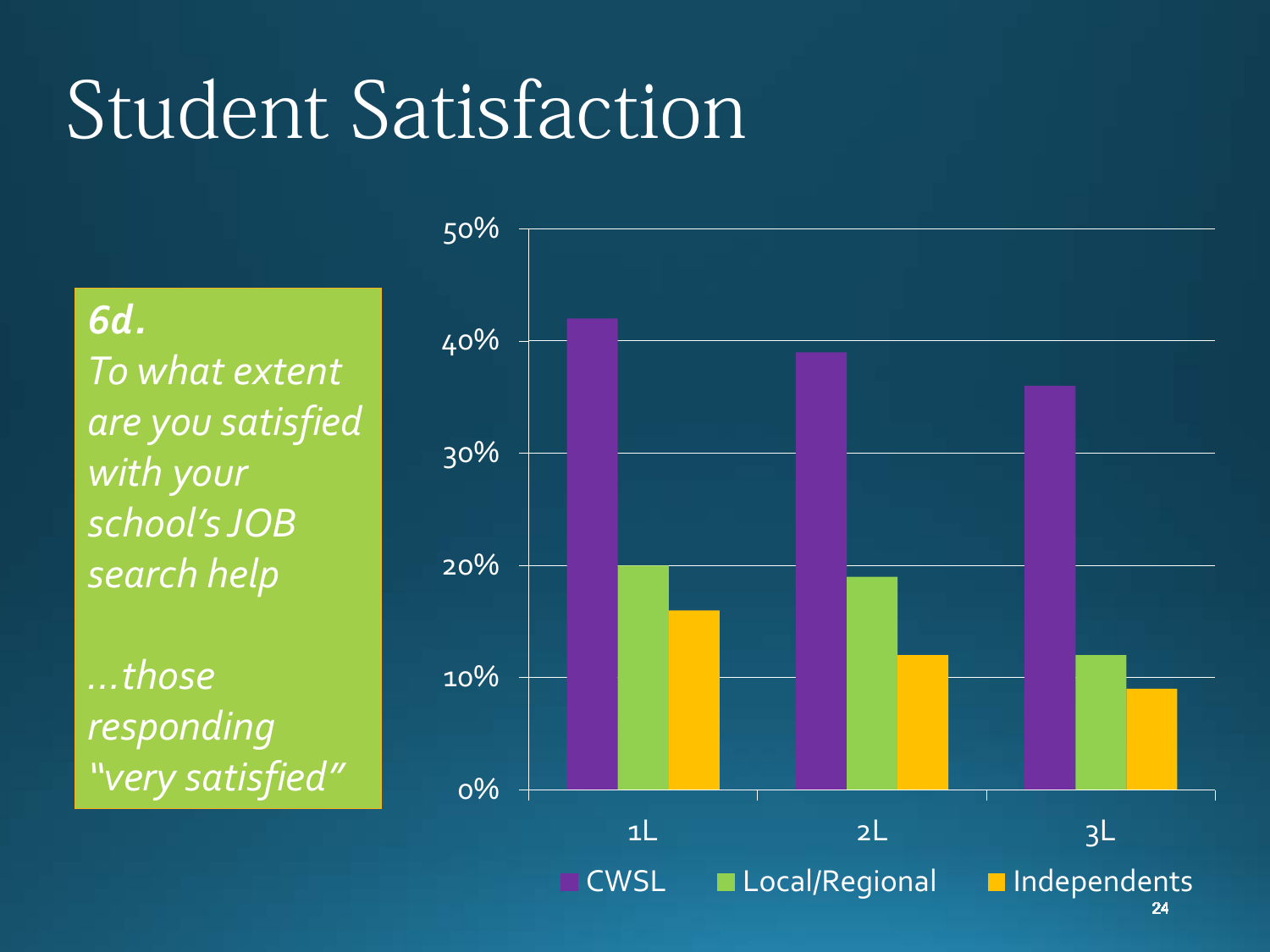### *8d.*

*To what extent does you school encourage contact among students from different economic, social, sexual orientation, and racial or ethnic backgrounds*

*… those responding "quite a bit" and "very much"*

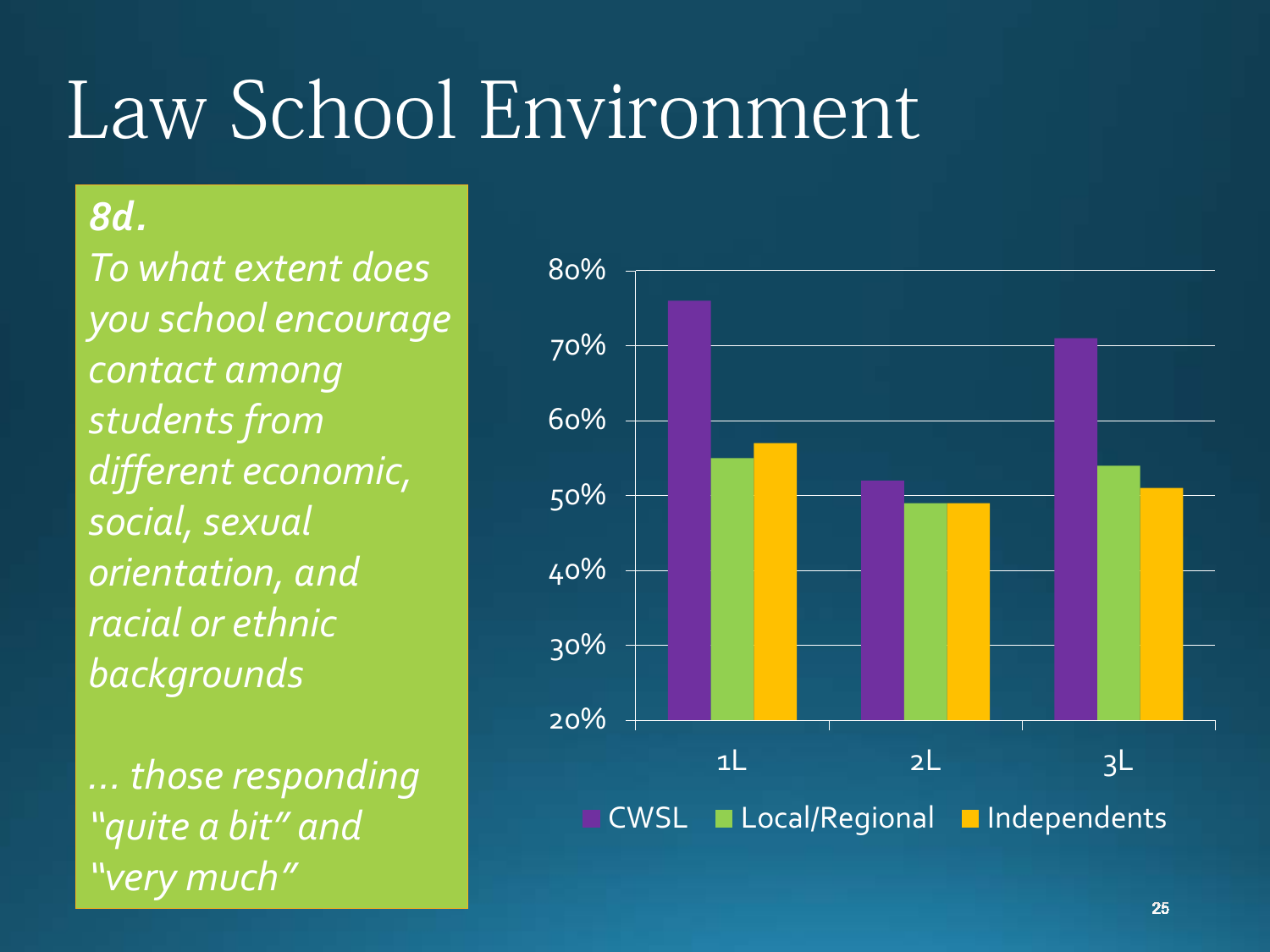### *8d.*

*To what extent does you school encourage contact among students from different economic, social, sexual orientation, and racial or ethnic backgrounds*

*… those responding "very much"*

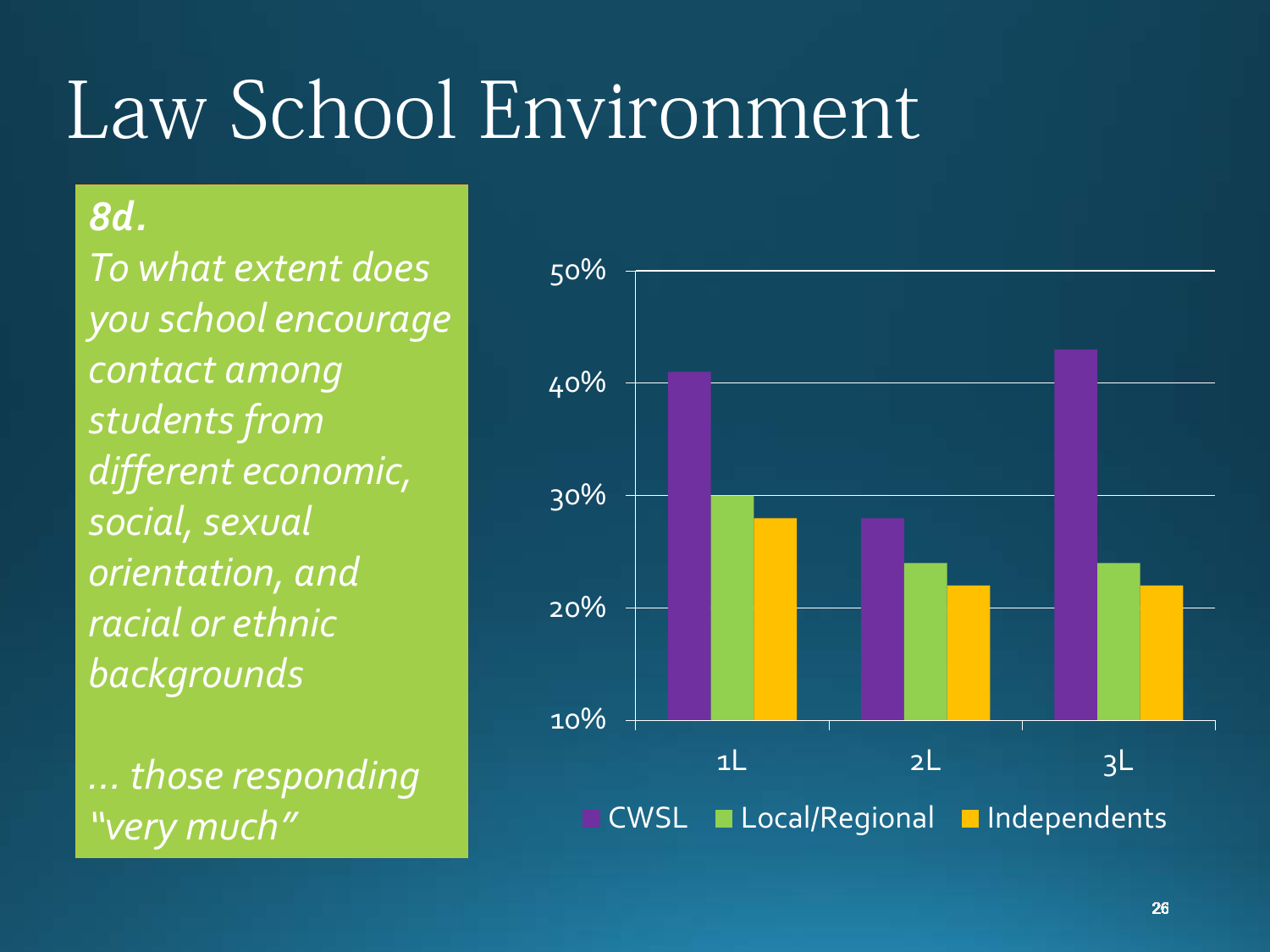#### *8c.*

*Does your school provide the support you need to help you succeed academically* 

*… those responding "quite a bit" and "very much"*

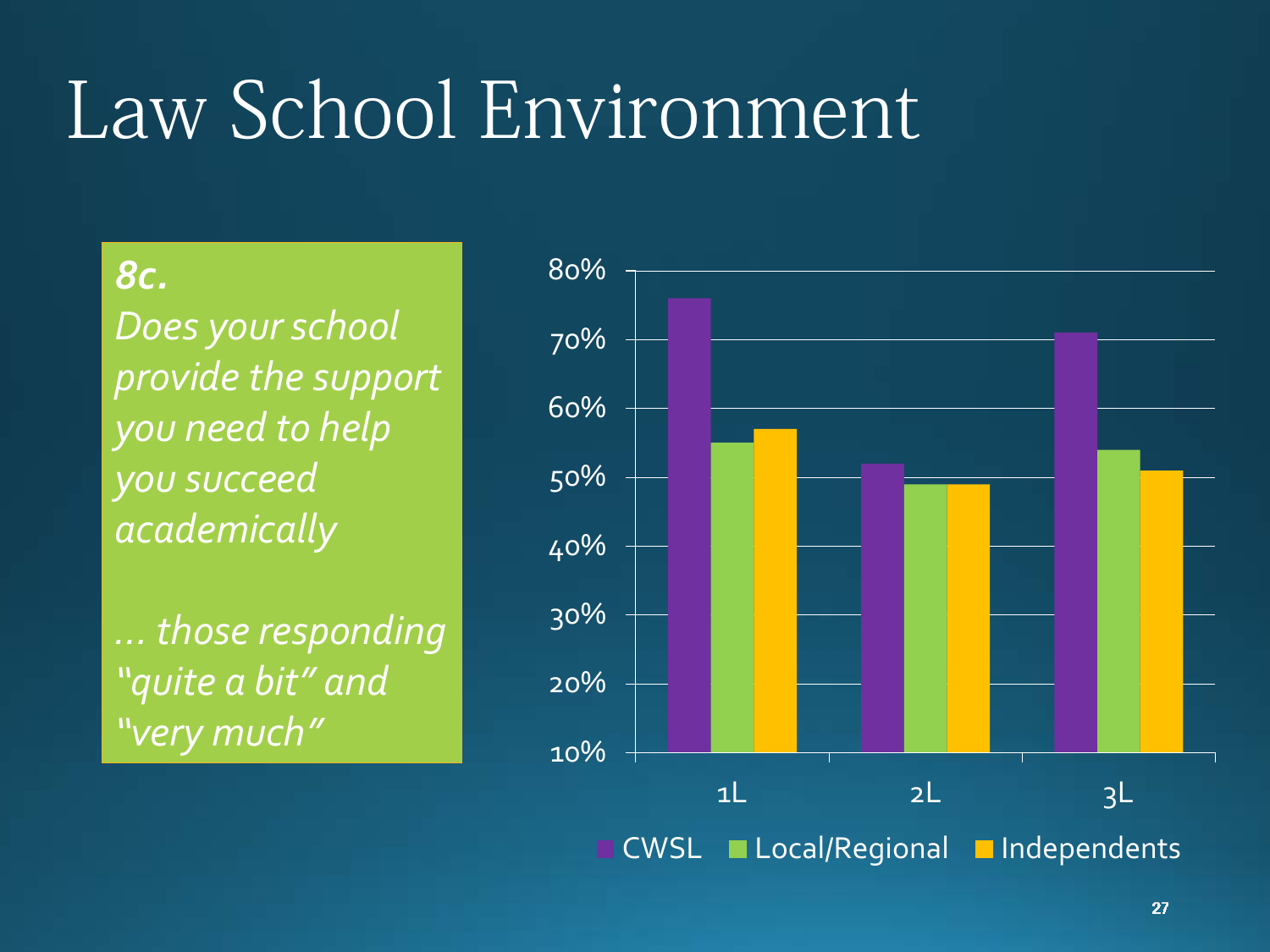#### *8c.*

*Does your school provide the support you need to help you succeed academically* 

*… those responding "very much"*

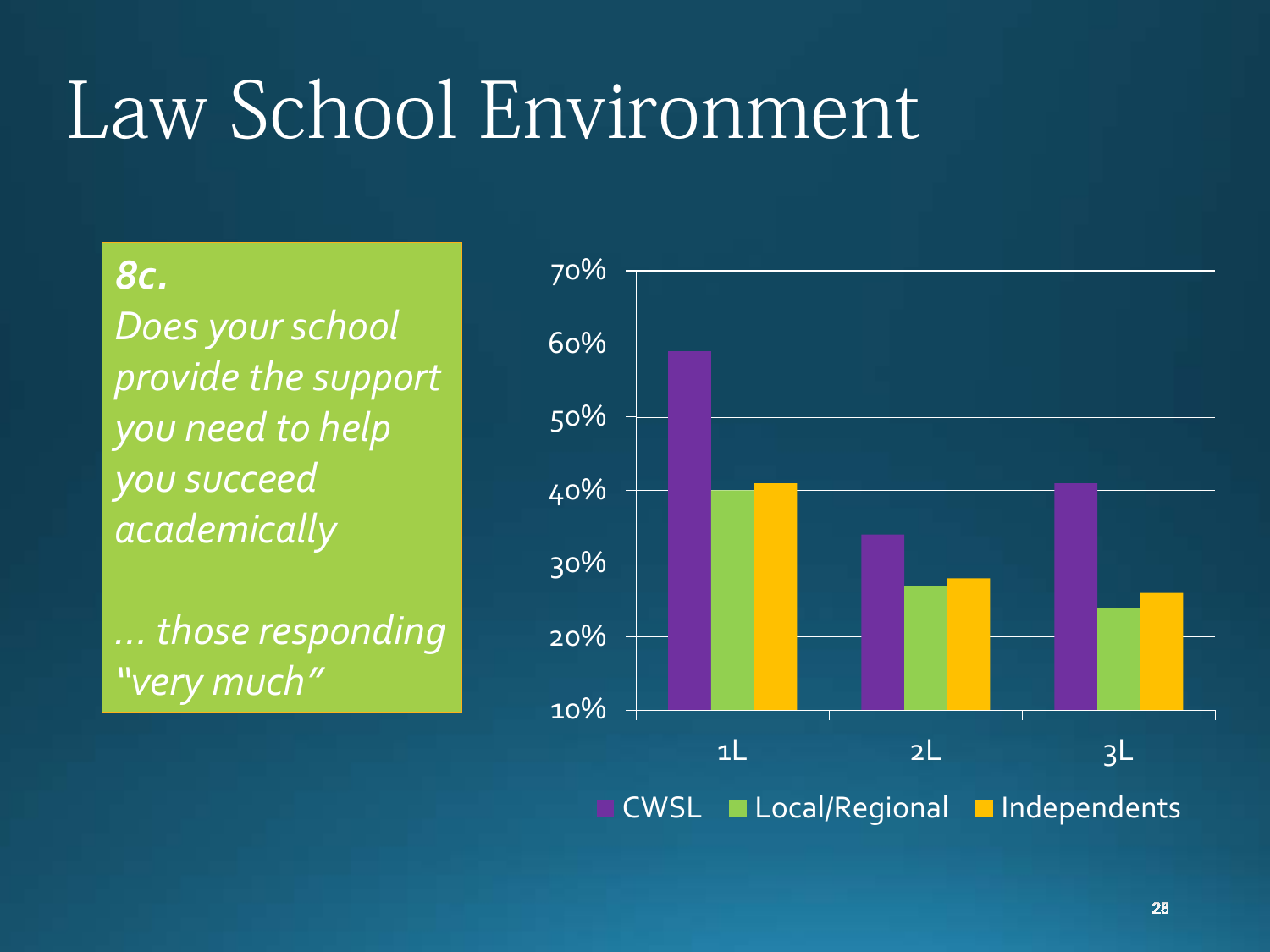*6c. To what extent are you satisfied with your school's PERSONAL counseling*

*…those responding "satisfied" and "very satisfied"*

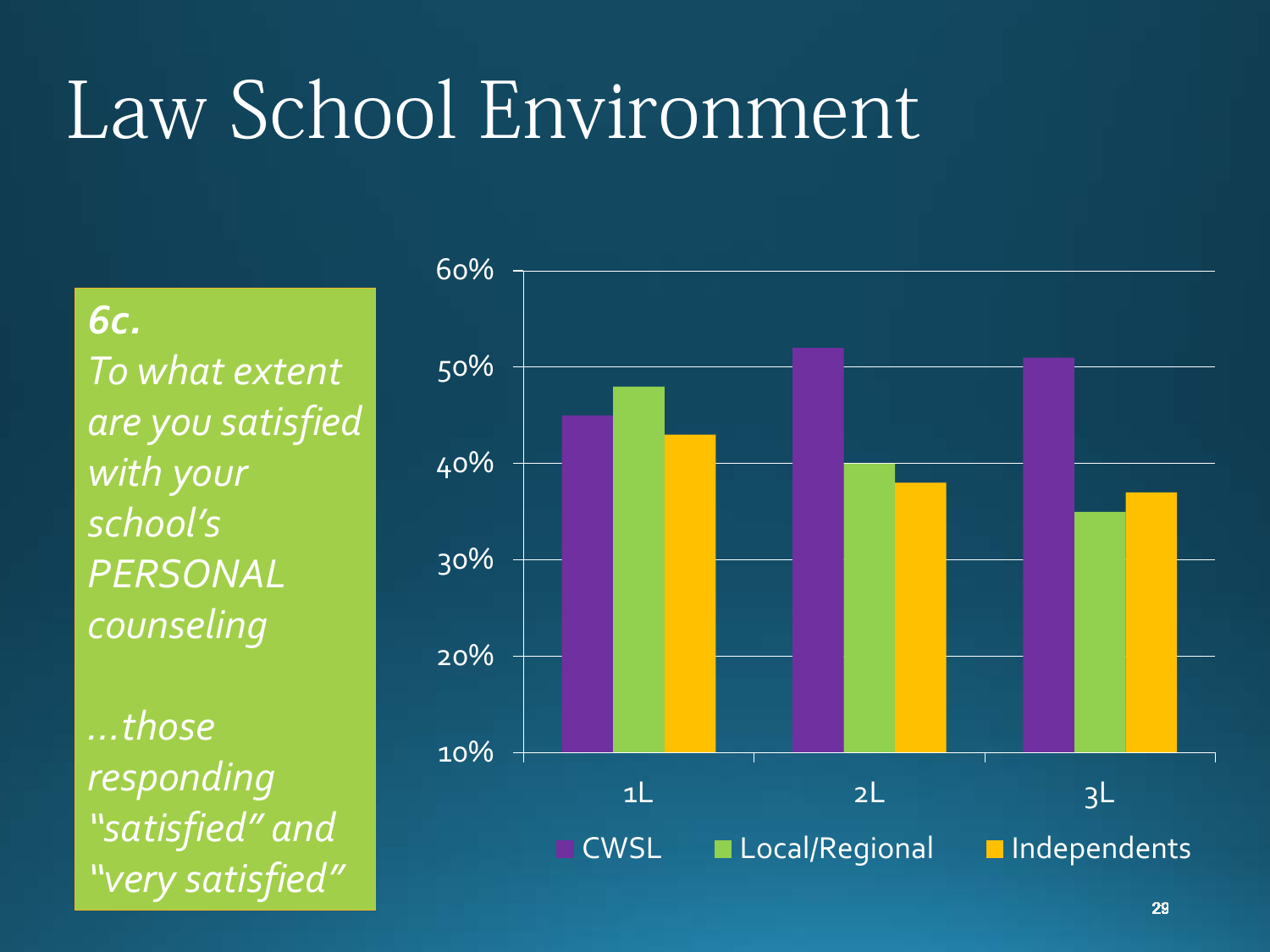*6b. To what extent are you satisfied with your school's CAREER counseling*

*…those responding "satisfied" or "very satisfied"*

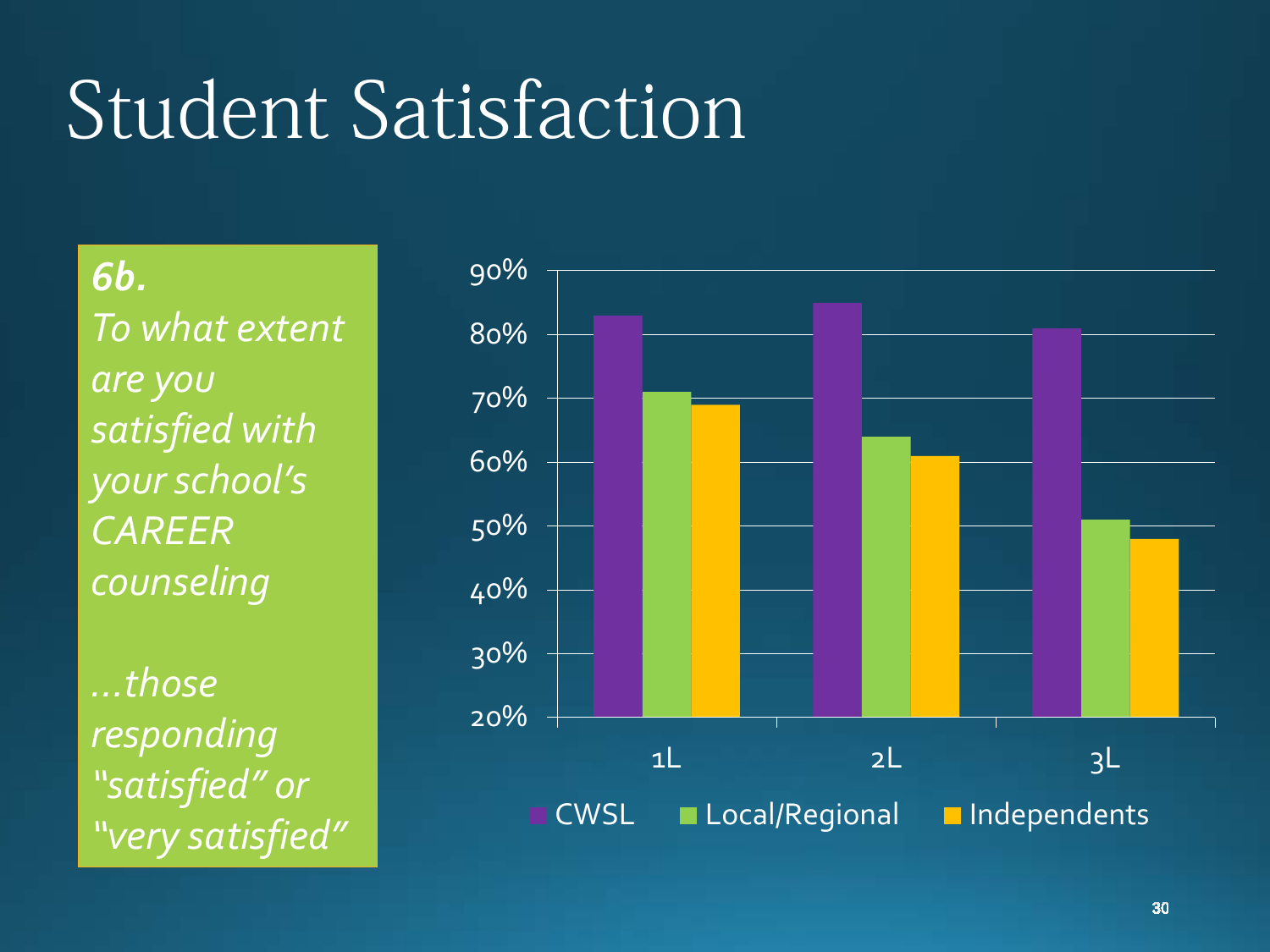*8e. To what extent does your law school emphasize providing the support you need to succeed in your EMPLOYMENT search*

*… those responding "quite a bit" and "very much"*

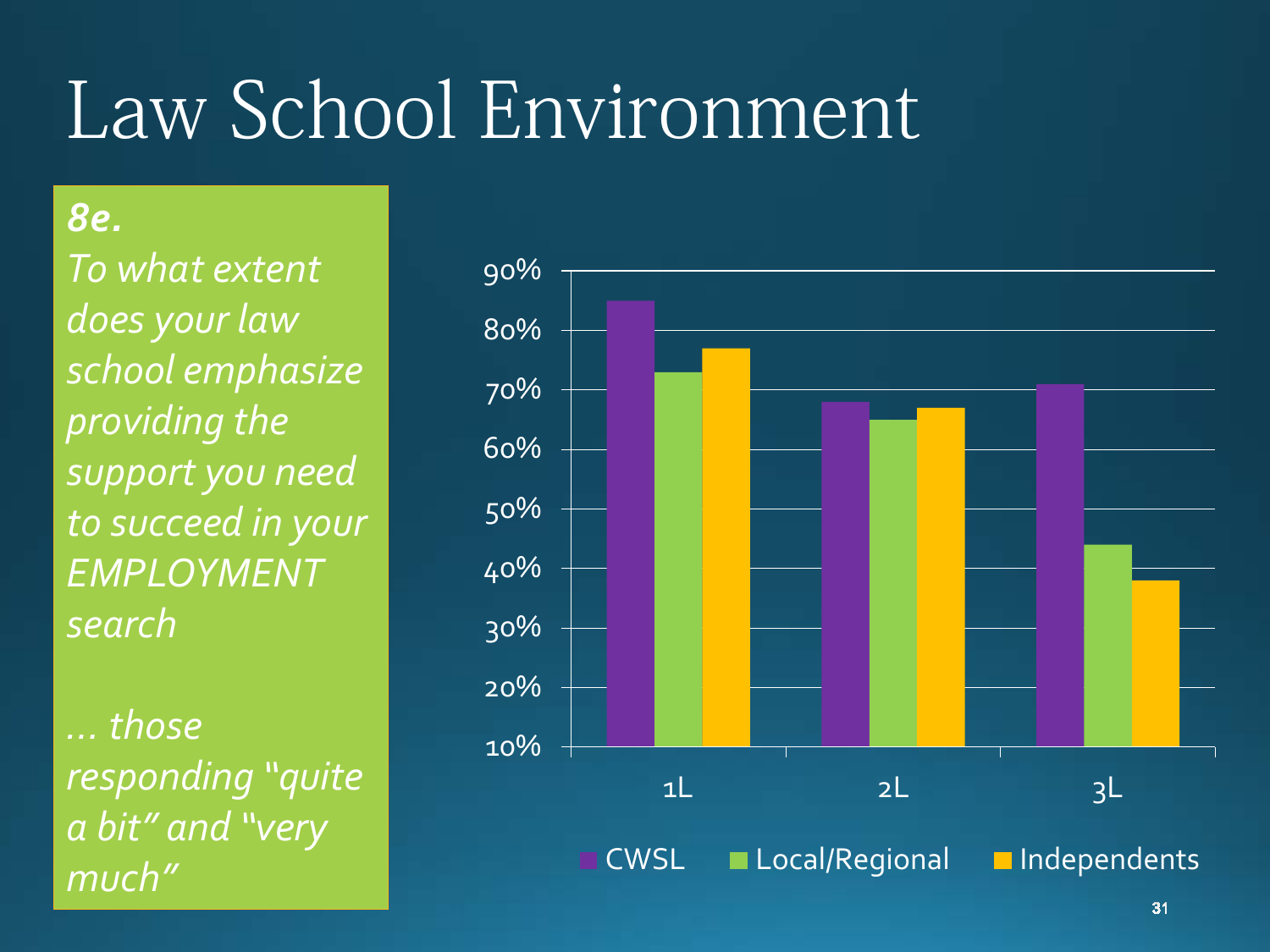*To what extent has your experience contributed to your knowledge, skills and personal development:*

*10b. Acquired job or work-related knowledge and skills*

*…those responding "very much"*

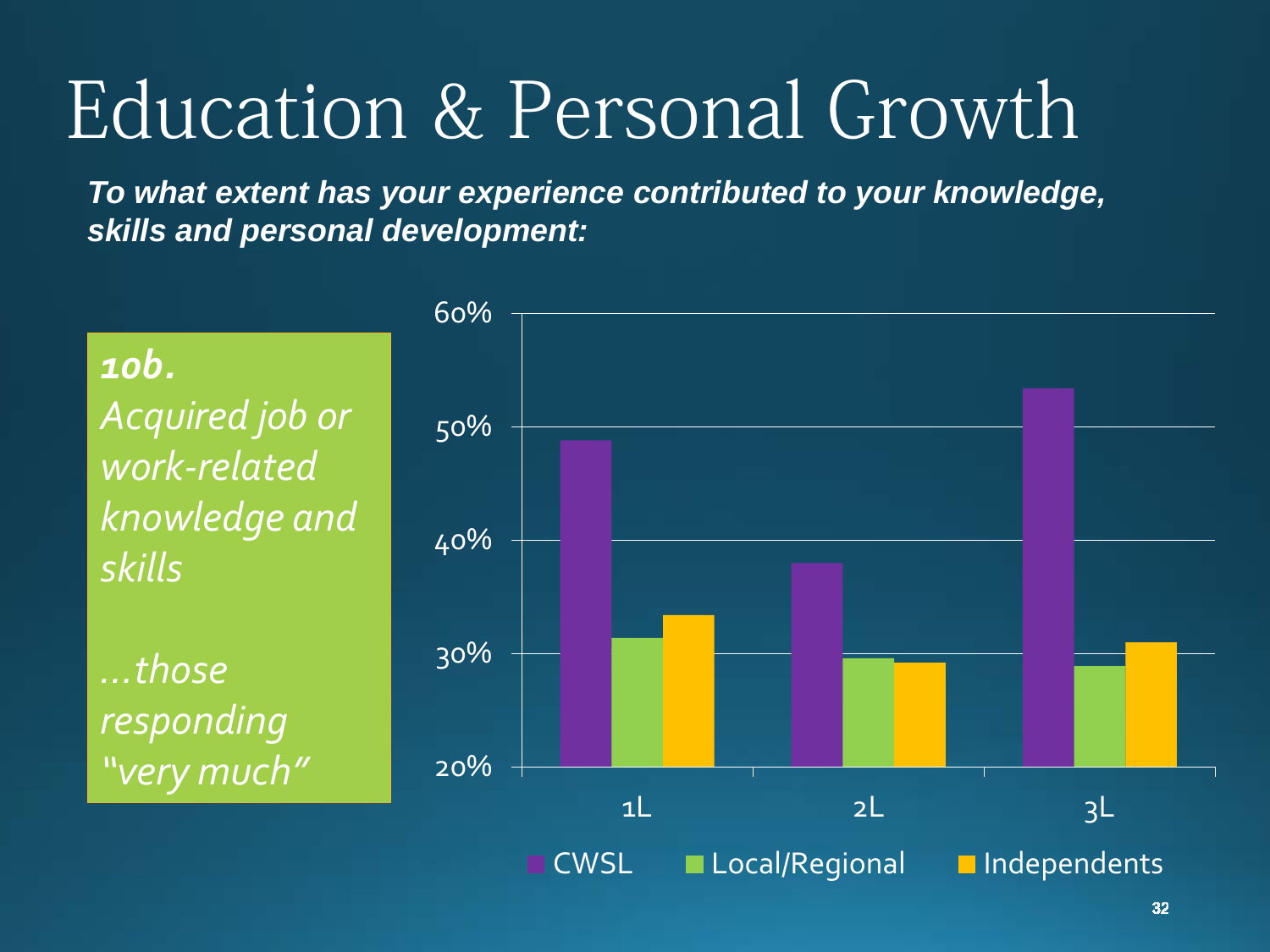*To what extent has your experience contributed to your knowledge, skills and personal development:*

*10a. Acquired a broad legal education*

*…those responding "very much"*

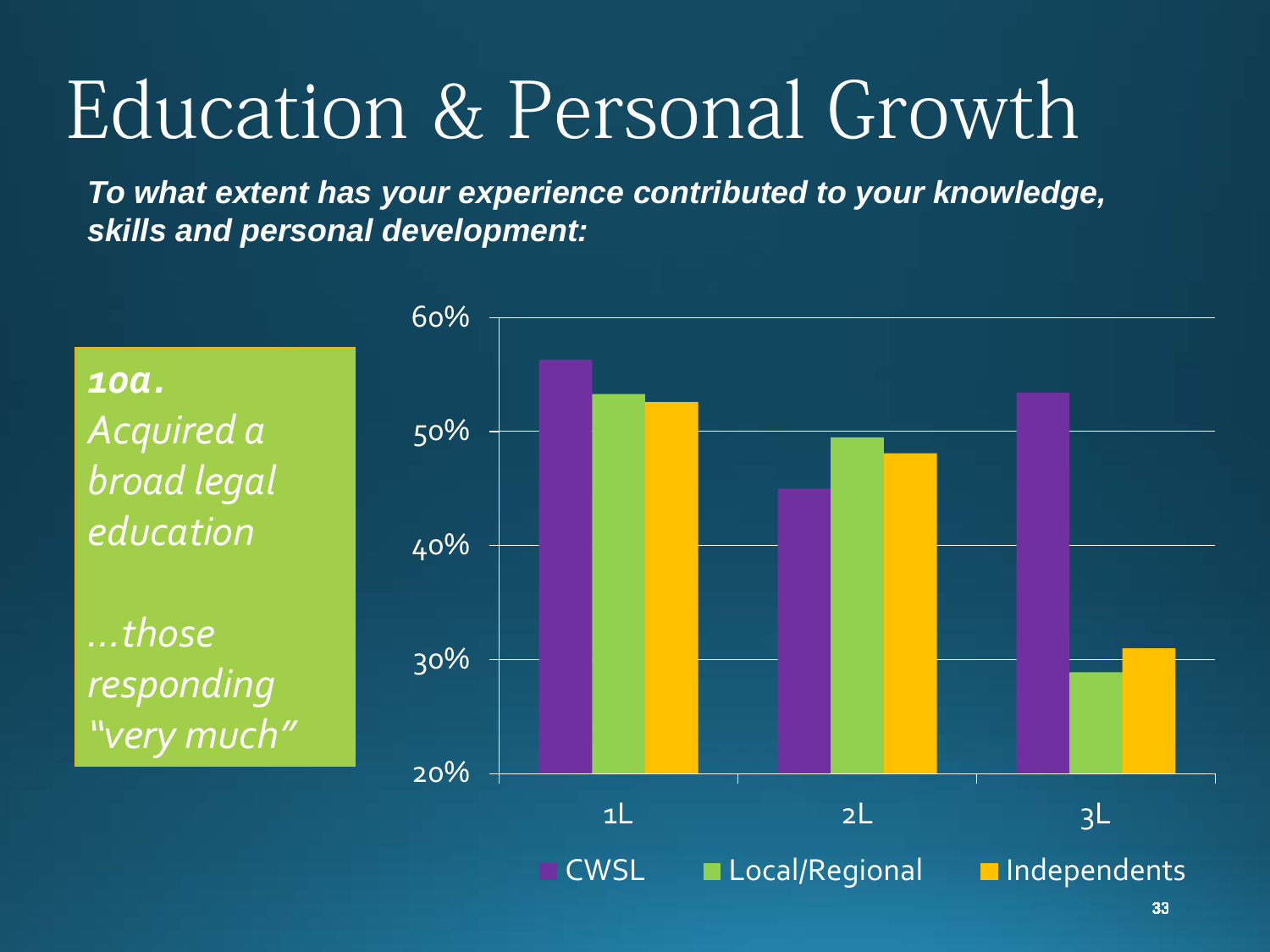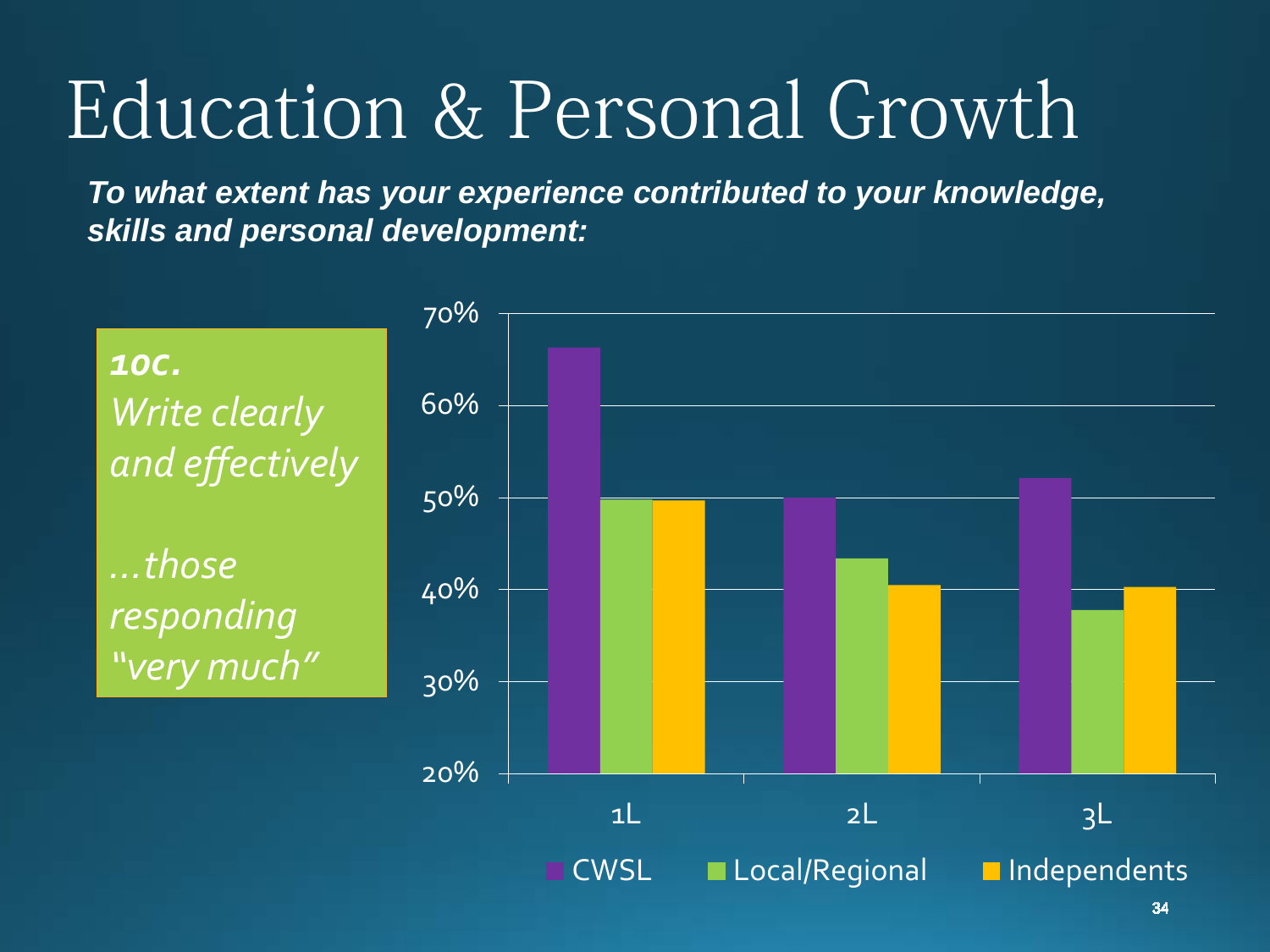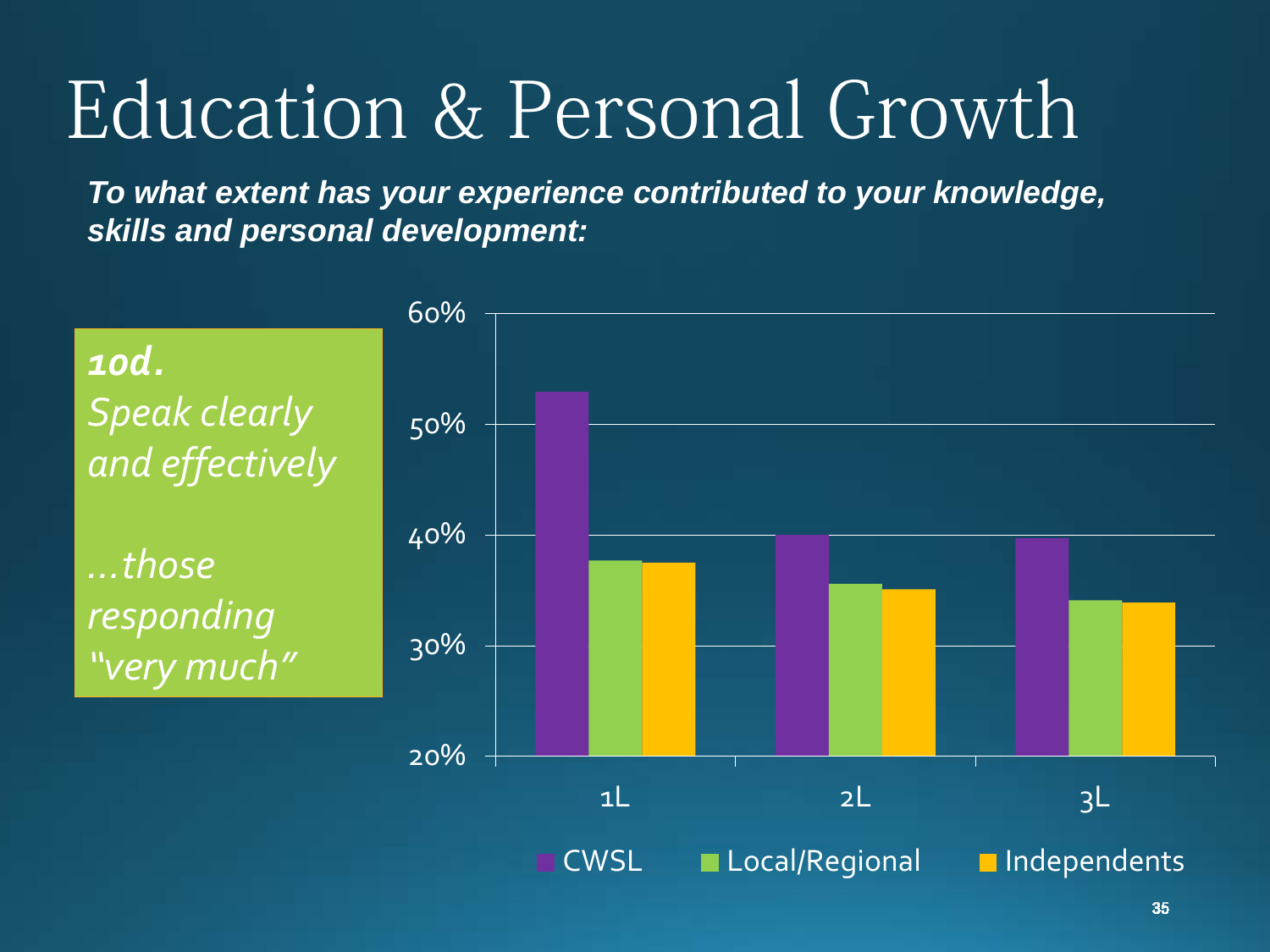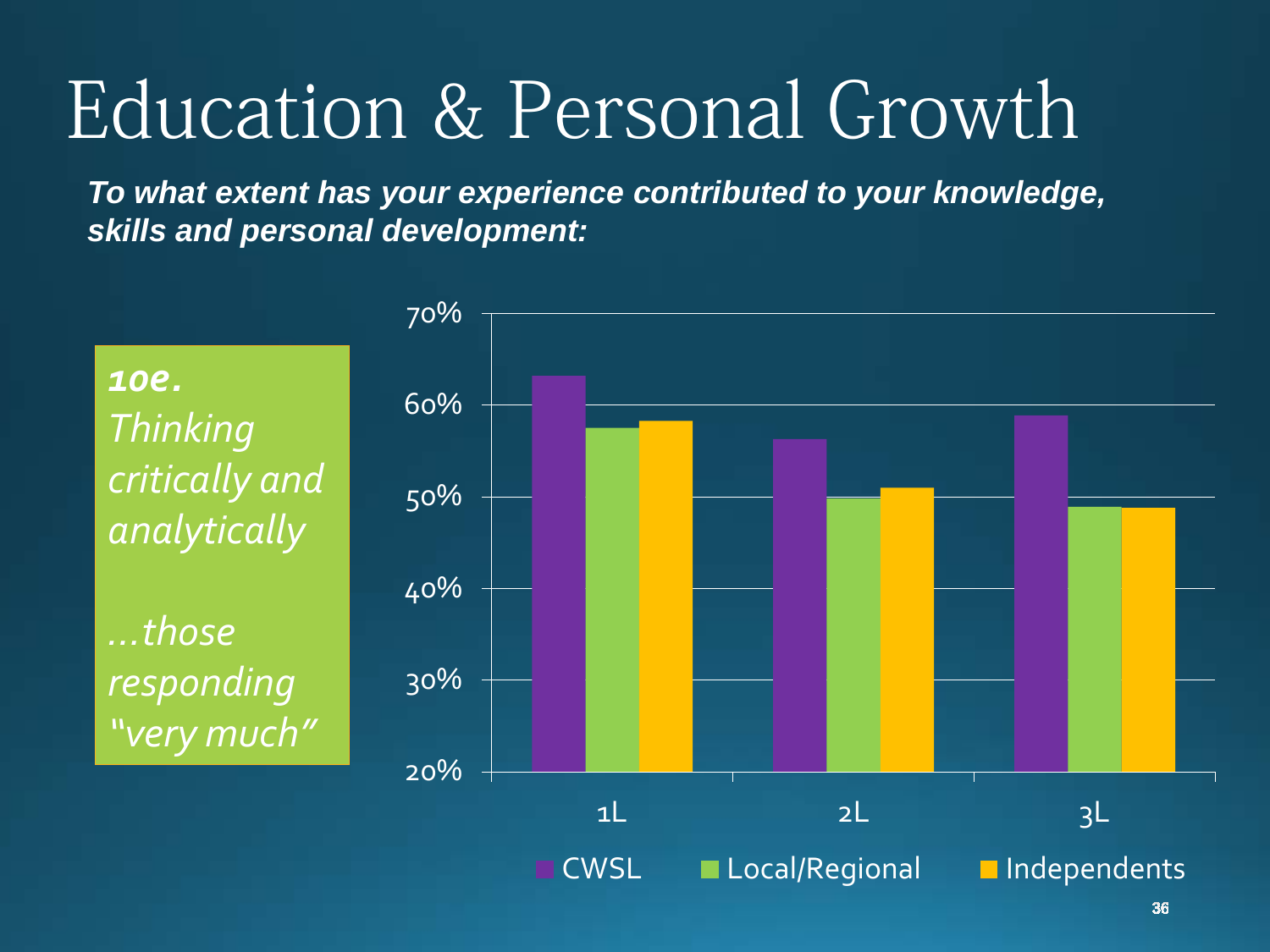*To what extent has your experience contributed to your knowledge, skills and personal development:*



37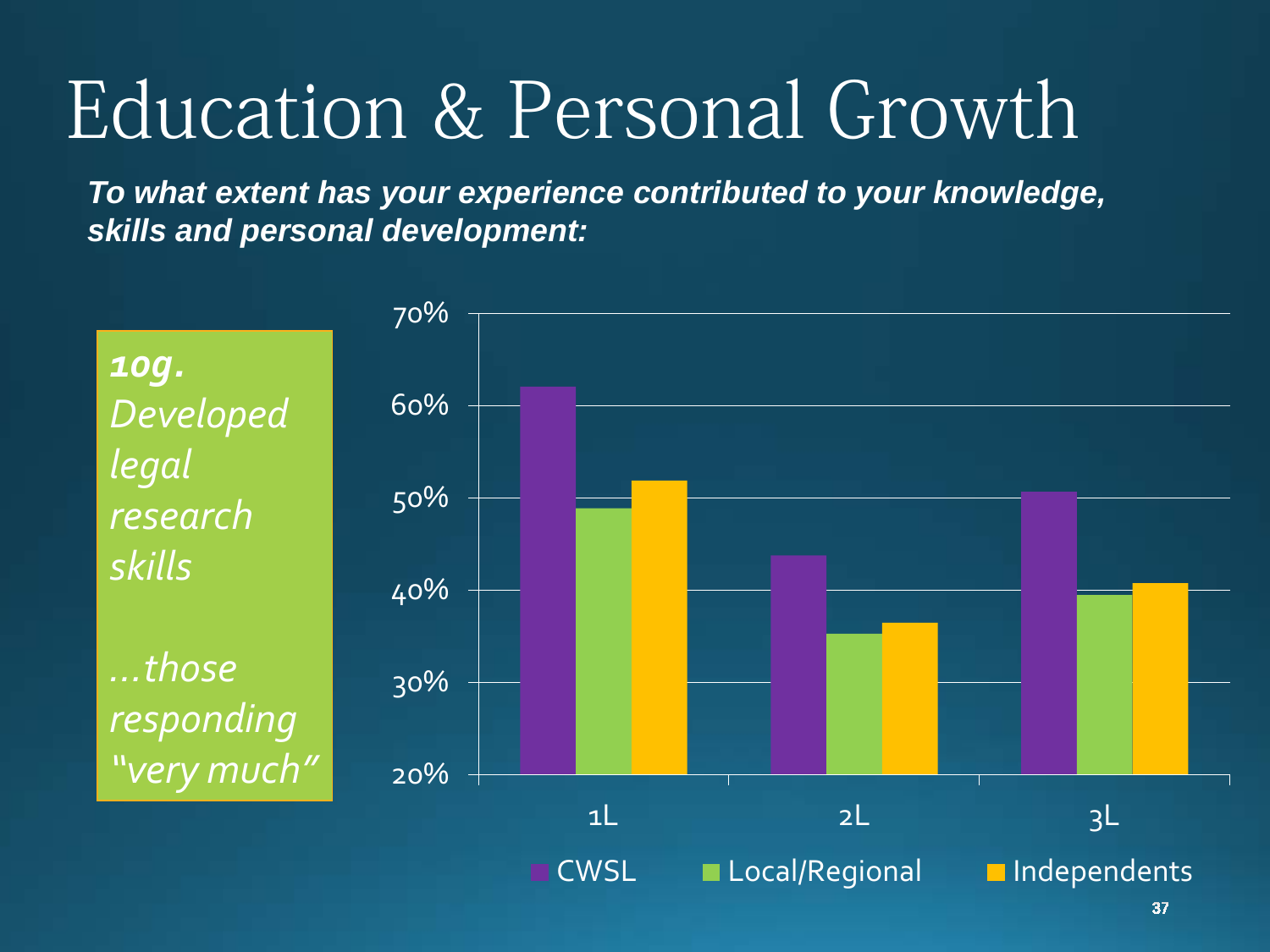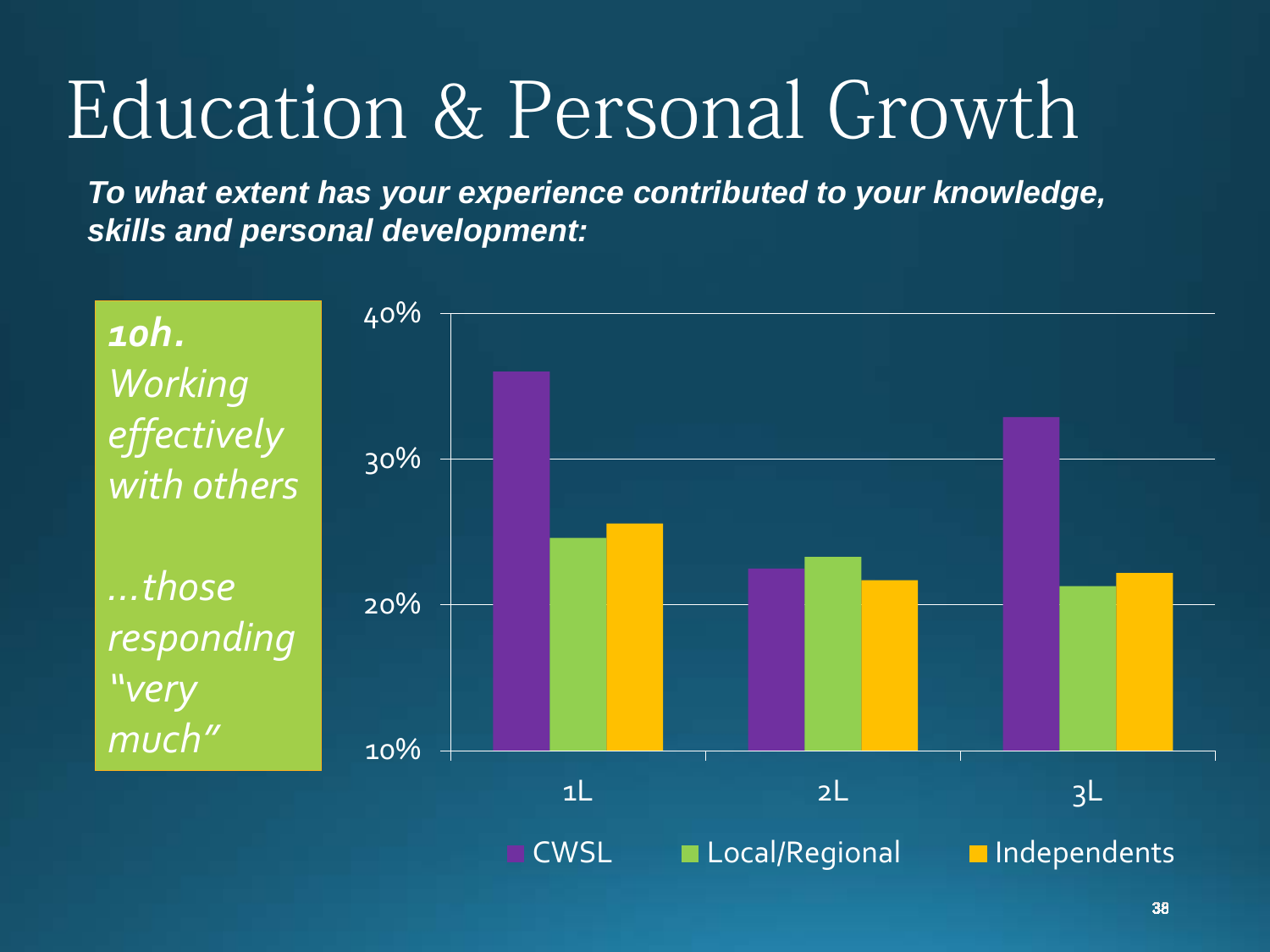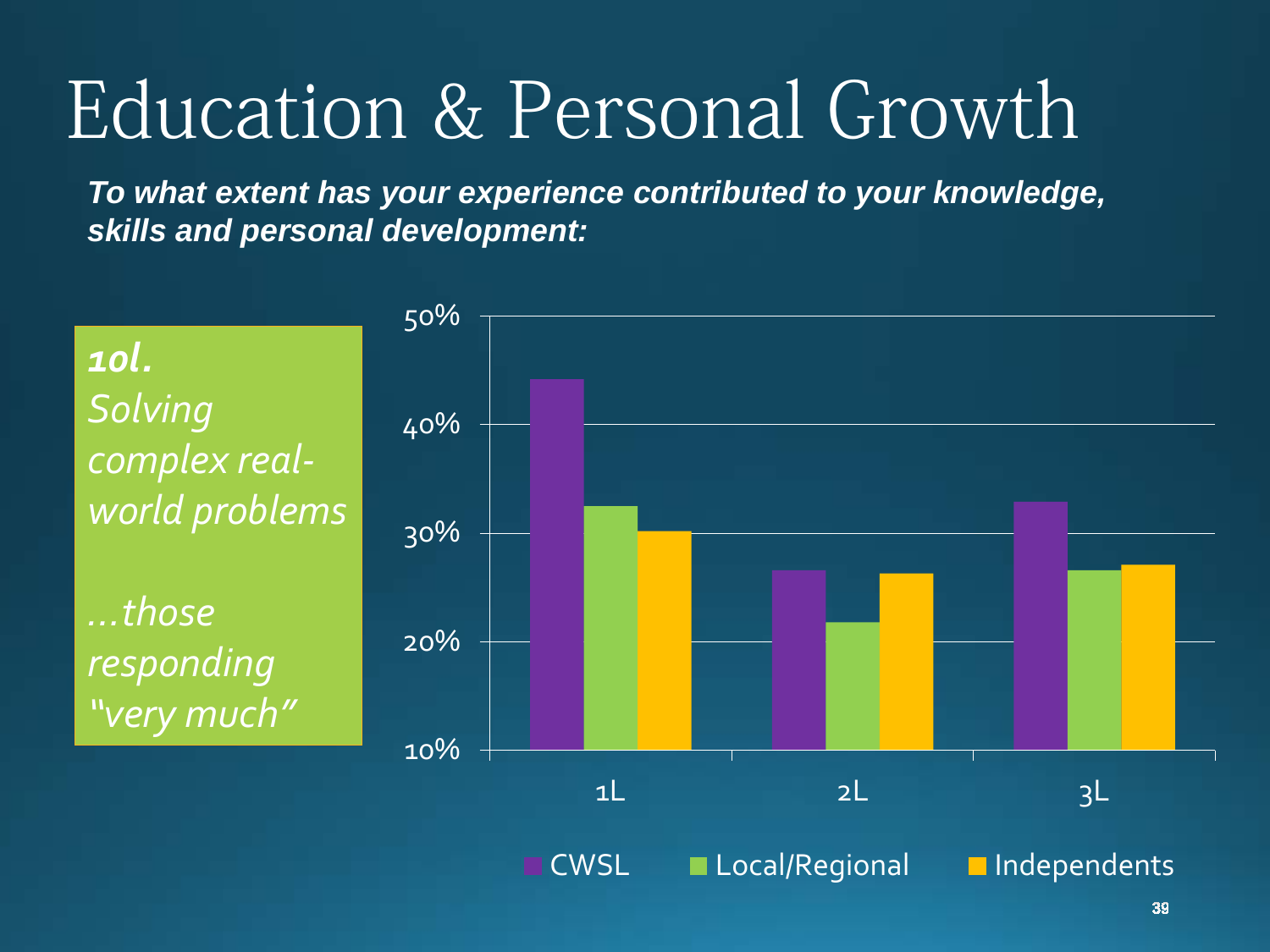*To what extent has your experience contributed to your knowledge, skills and personal development:*

*10n. Developing a personal code of values and ethics*

*…those responding "very much"*

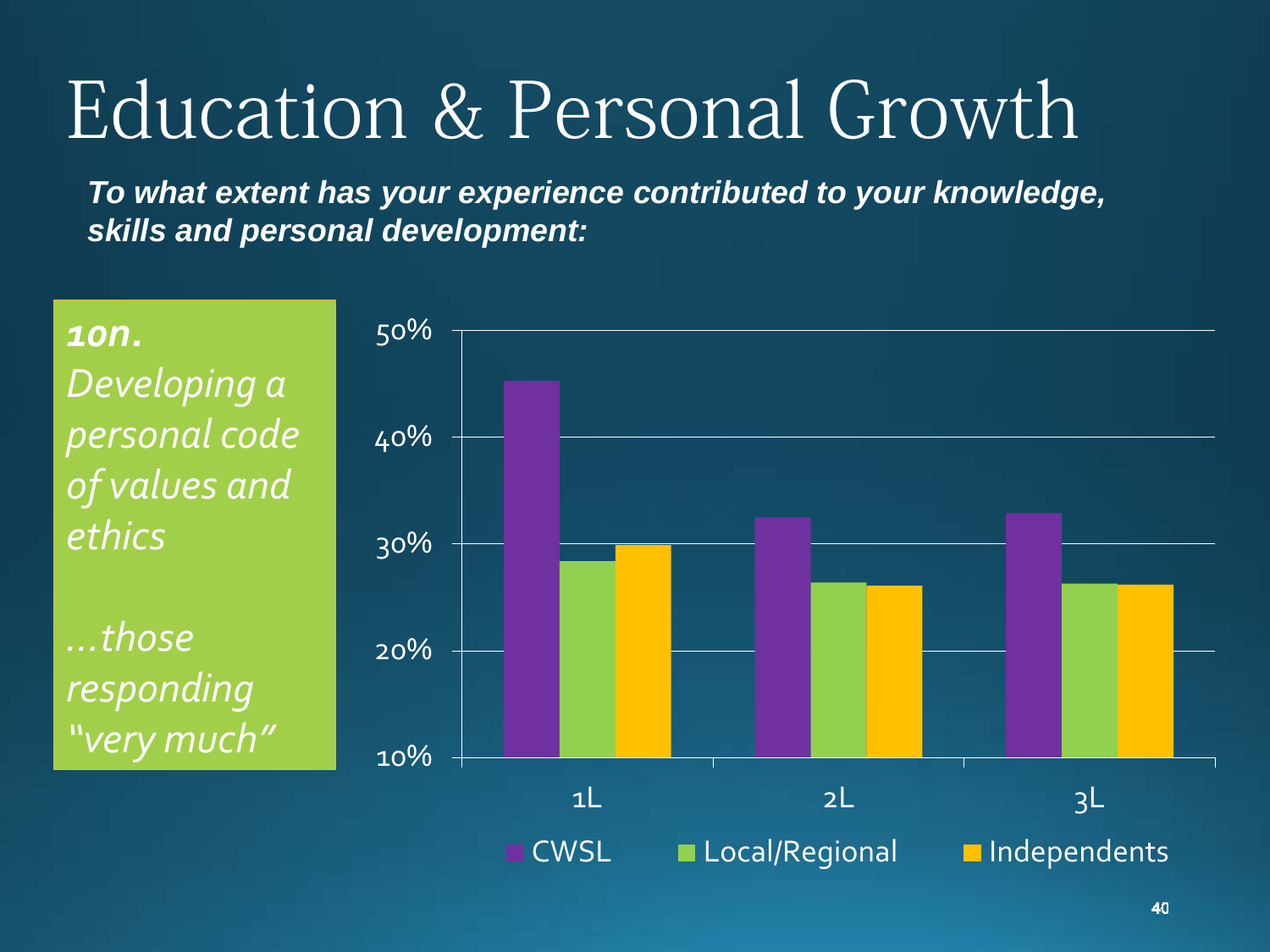## Pro Bono Efforts

*7d. Legal pro bono work not required for a class or clinical course*

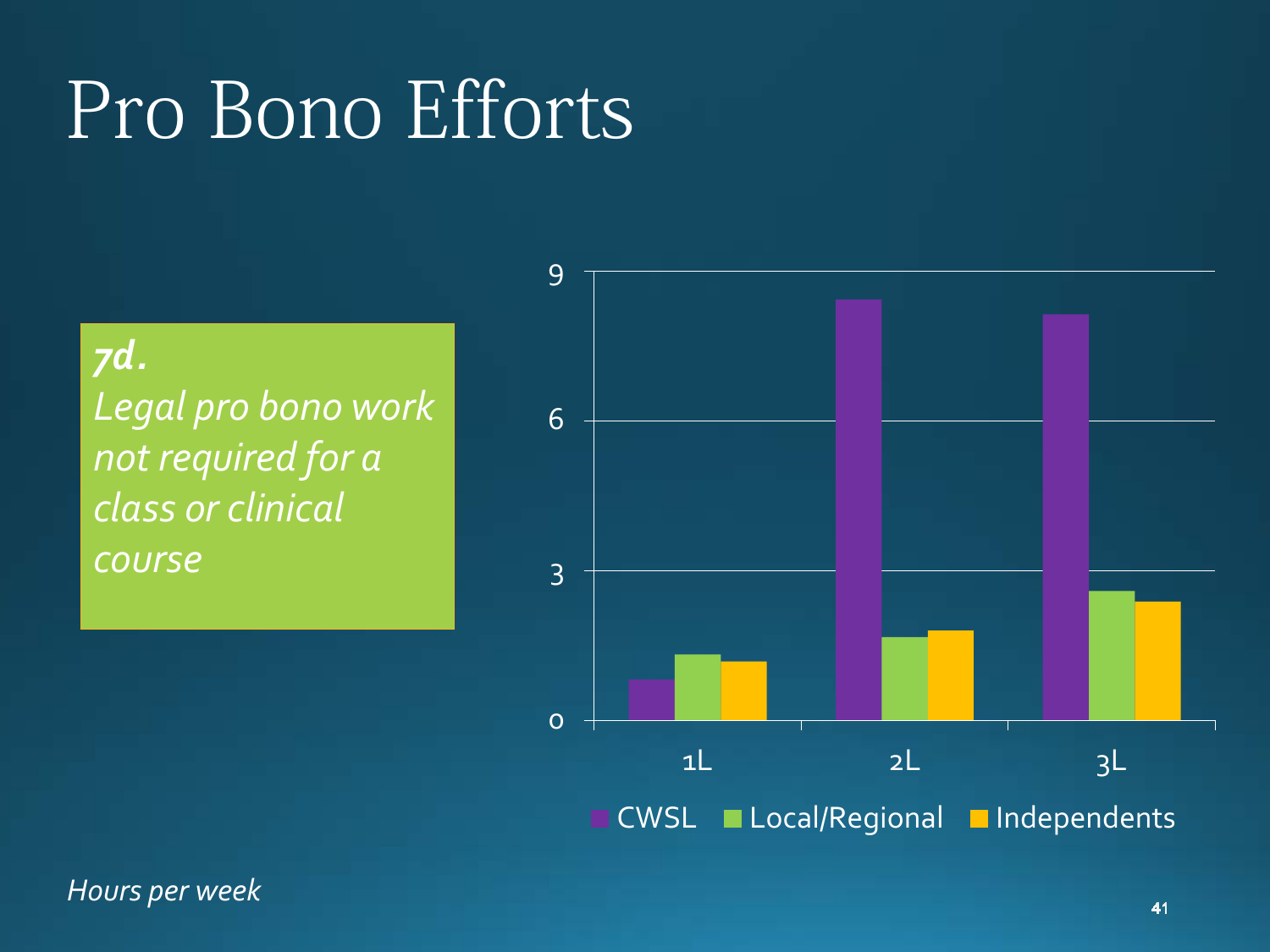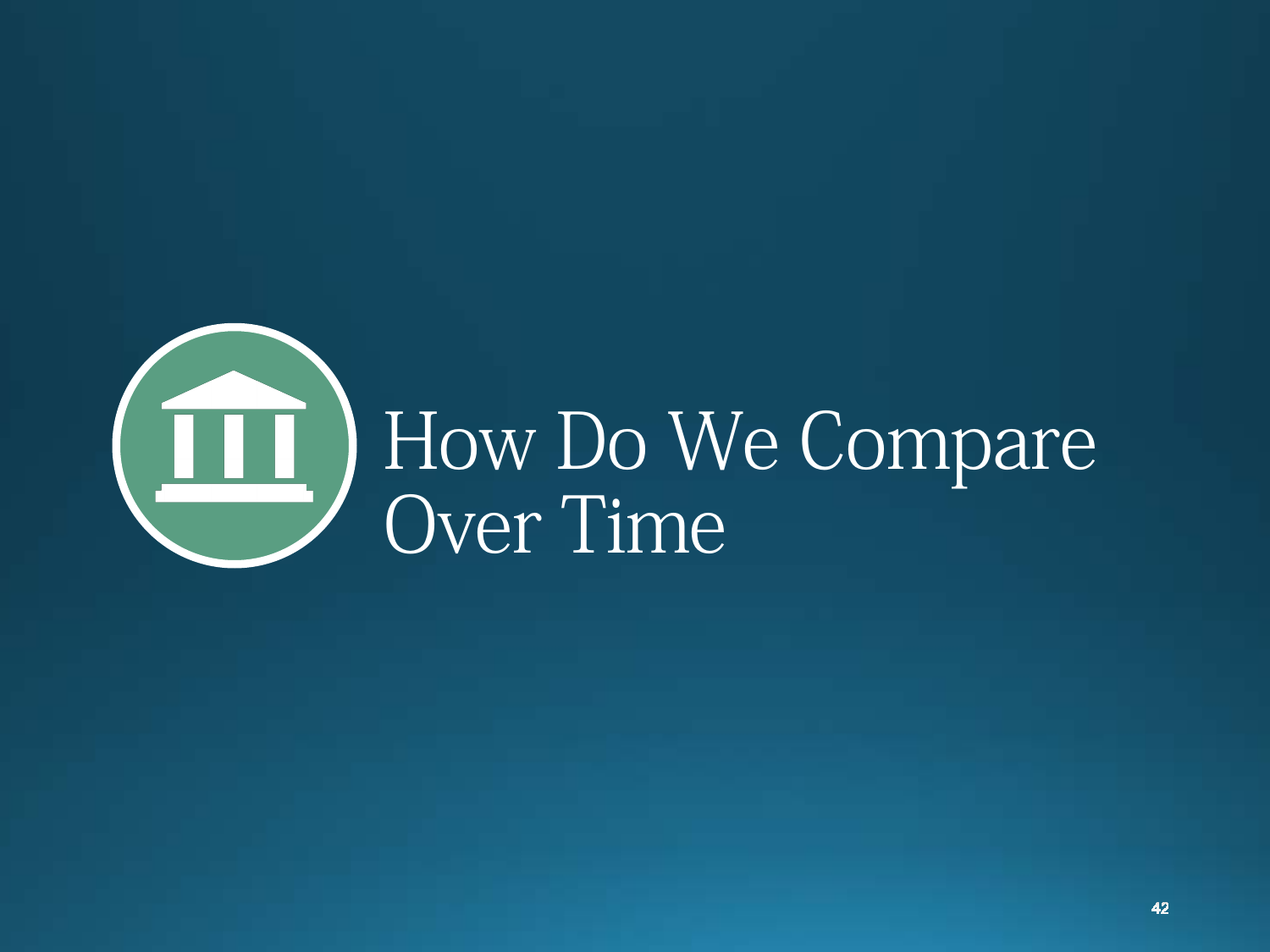*Would students choose California Western again?* 

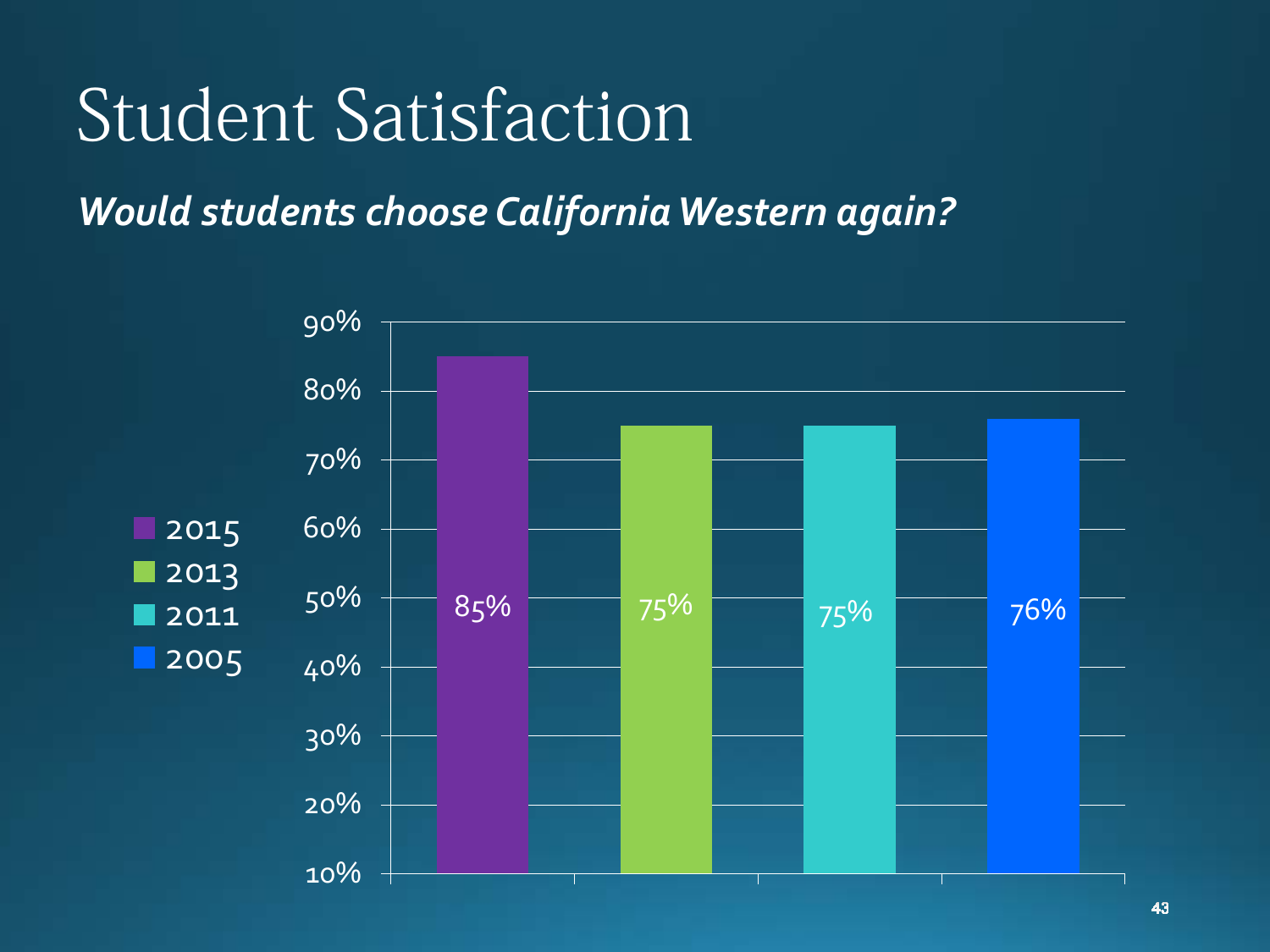*Would 3L Students Choose Their Law School Again?* 

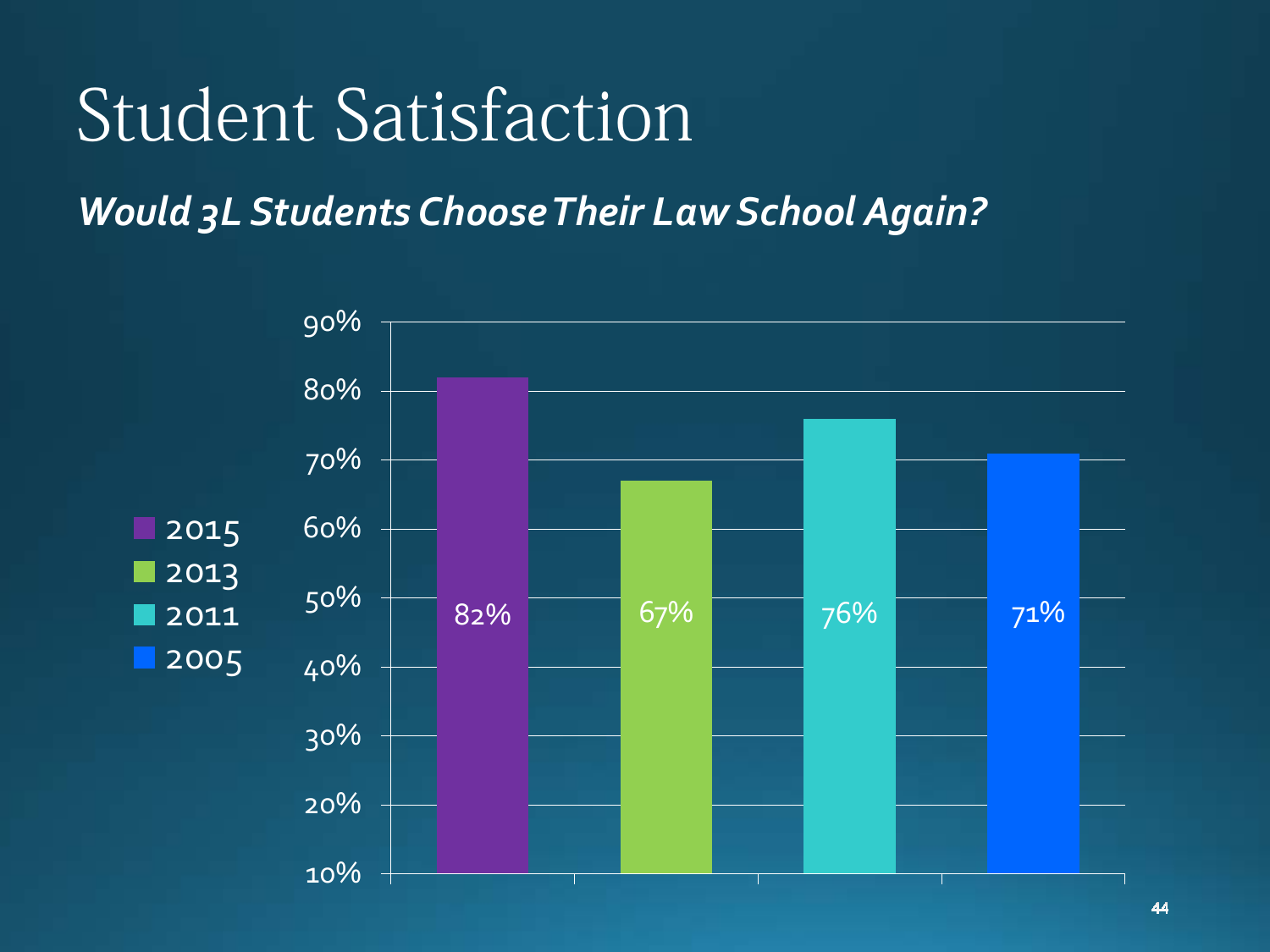### Learning to Think Like a Lawyer

### *How much has your coursework (this year) emphasized:*

ab Analyzing the basic elements of an idea, experience, or theory Synthesizing and organizing ideas, information, or experiences 3d Making judgments about the value of information, arguments, or methods

Applying theories or concepts to

3e practical problems or in new situations



*-Those responding "quite a bit" and "very much"*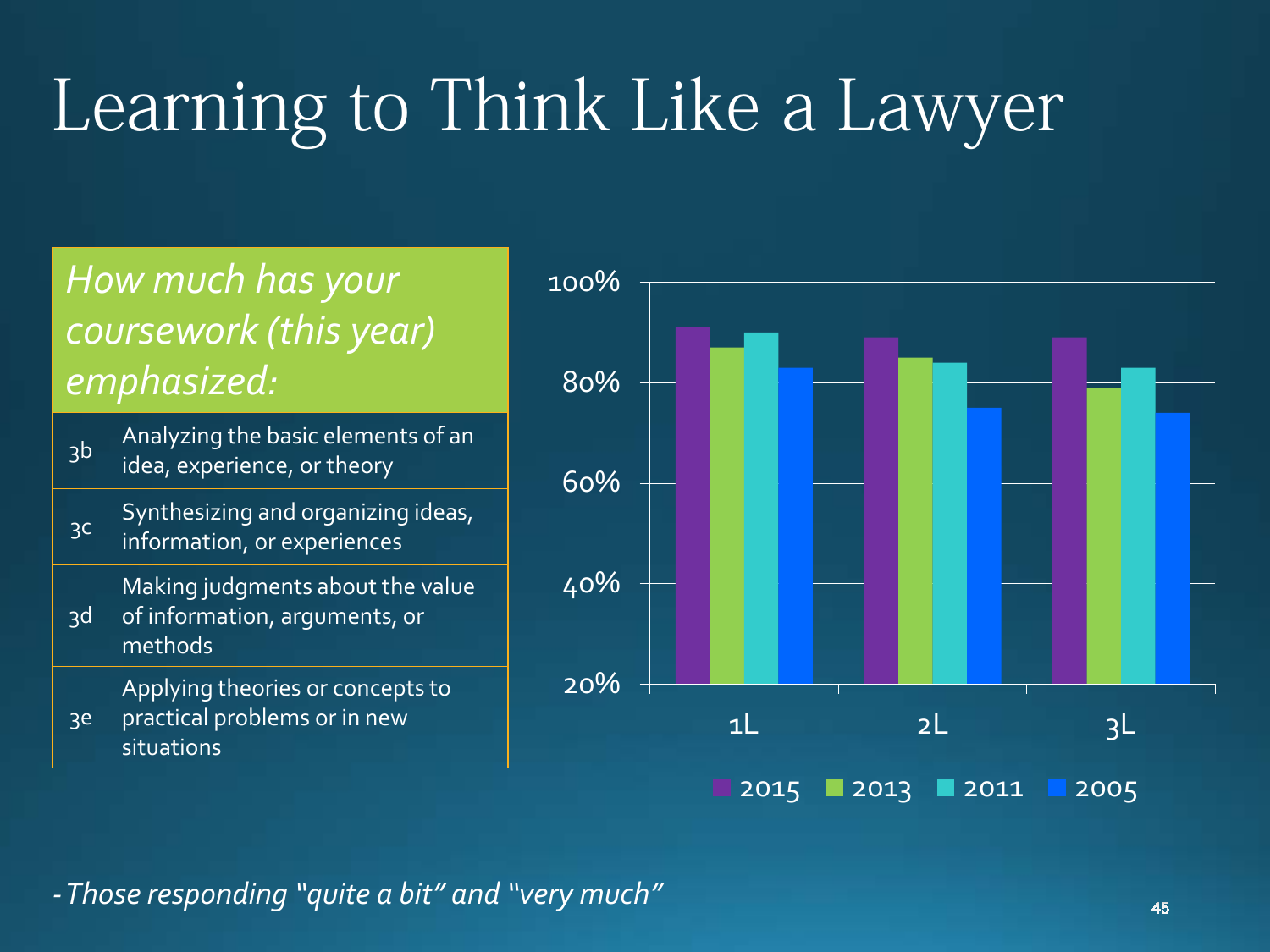### Student-Faculty Interaction

### *About how often this year have you:*

- Used email to communicate with a faculty member 1l Discussed assignments with a faculty member  $1<sub>m</sub>$ Talked about career plans/job search activities with faculty  $1n$ Discussed ideas from your readings/classes with faculty outside of class Received prompt feedback from
- 1o faculty on your academic performance 1p Worked with faculty members on
	- activities other than coursework



*-Those responding "often" and "very often"*